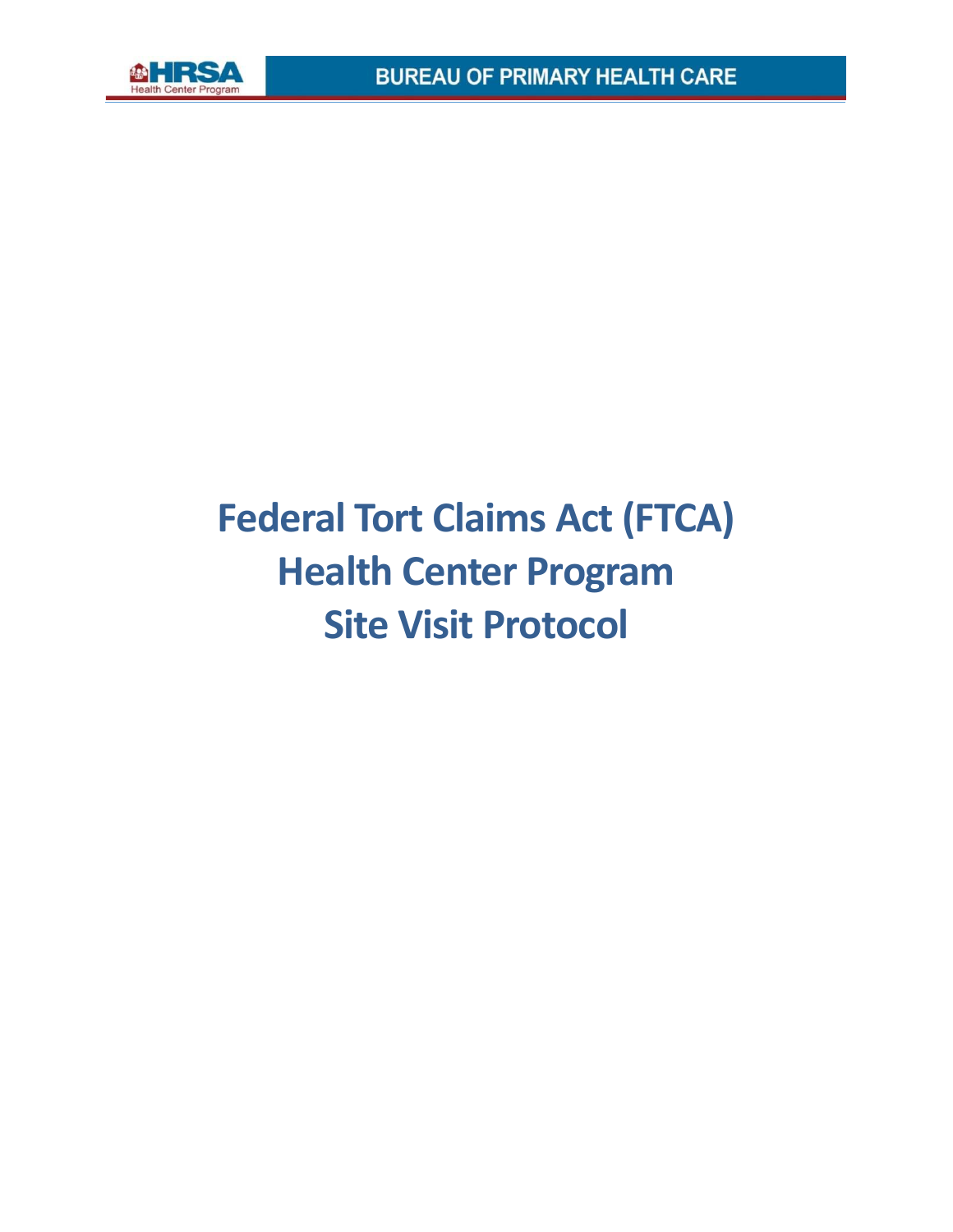# Contents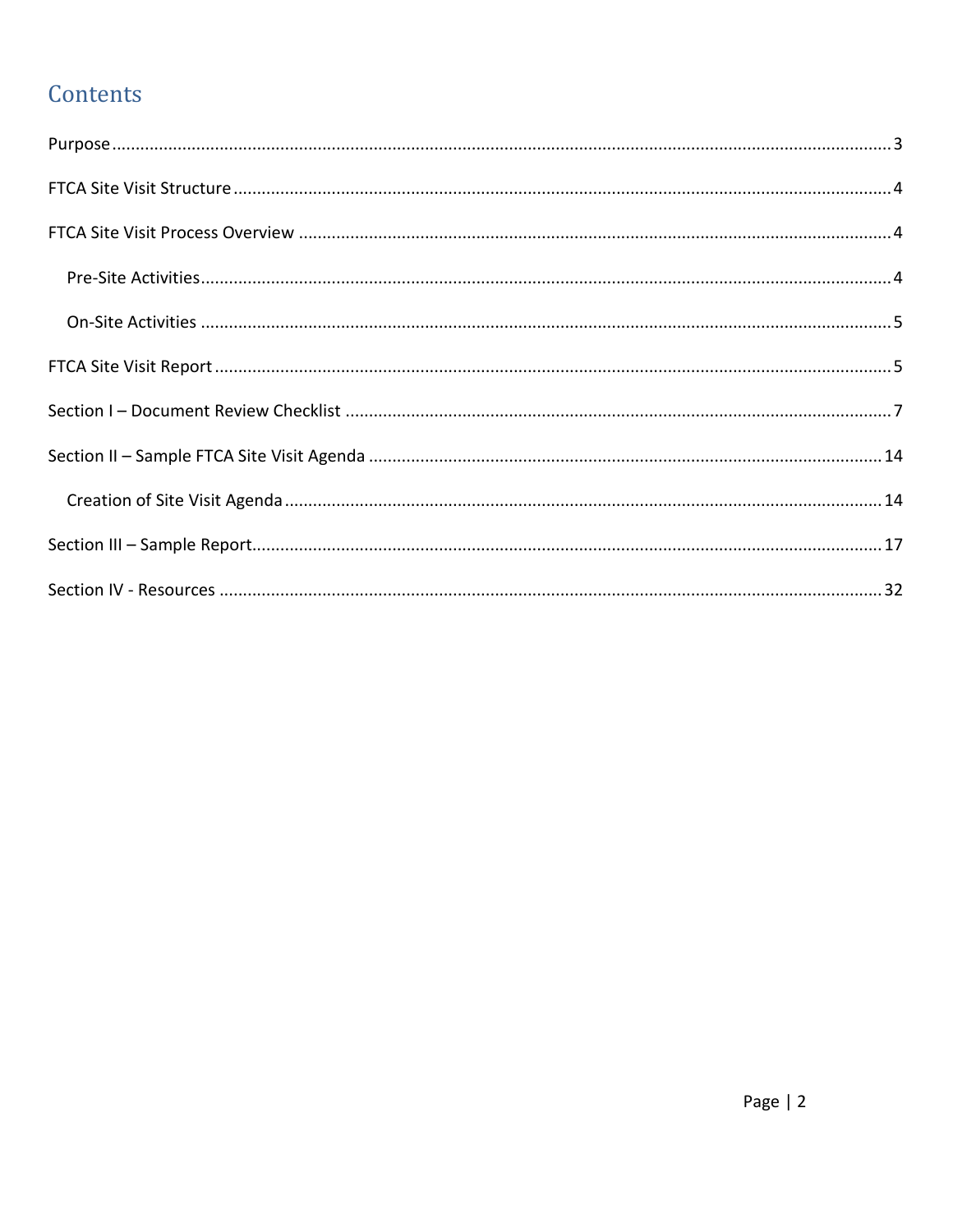### <span id="page-2-0"></span>**Purpose**

The Health Resources and Services Administration (HRSA) conducts Health Center Federal Tort Claims Act (FTCA) Program site visits to support its responsibility to ensure compliance with the FTCA deeming requirements found in 42 U.S.C. 233(h) and (q) with particular respect to credentialing and privileging, risk management, claims management, and quality improvement/quality assurance (QI/QA). These deeming requirements are also addressed within the annual FTCA [Health Center Deeming Program Assistance Letter \(PAL\),](https://bphc.hrsa.gov/sites/default/files/bphc/ftca/pdf/pal-2019-02.pdf) the [FTCA Health](https://bphc.hrsa.gov/sites/default/files/bphc/ftca/pdf/ftcahcpolicymanualpdf.pdf)  [Center Policy Manual,](https://bphc.hrsa.gov/sites/default/files/bphc/ftca/pdf/ftcahcpolicymanualpdf.pdf) and pertinent chapters of the Health [Center Program Compliance Manual.](https://bphc.hrsa.gov/programrequirements/pdf/healthcentercompliancemanual.pdf) HRSA may conduct FTCA site visits on a regularly scheduled basis, to provide information related to a deeming application, and/or as otherwise determined by HRSA to be needed or appropriate.

Factors that may prompt an FTCA site visit include, but are not limited to, the following:

- Submission of an initial FTCA deeming application;
- Documentation submitted on the FTCA deeming application that indicates possible non-compliance with deeming requirements;
- A history of repeated conditions, or current conditions, placed by HRSA on the health center's Health Center Program grant, as documented on the health center's associated Notice(s) of Award<sup>1</sup>;
- The need for follow-up based on prior site visit findings or other identified issues; and/or
- A history of medical malpractice claims.

FTCA site visits are distinct from Health Center Program Operational Site Visits (OSVs) under section 330 of the Public Health Service Act. FTCA site visits enable HRSA to objectively assess and verify the implementation of FTCA deeming requirements and provide technical assistance (TA) to health centers as needed and appropriate. In contrast, OSVs assess a health center's compliance with Health Center Program requirements described in the Health Center Program Compliance Manual.<sup>2</sup> Health centers that are currently FTCA deemed or applying for initial FTCA deeming may also be assessed during an OSV for compliance with FTCA Program credentialing and privileging, risk management, claims management, and quality improvement/quality assurance (QI/QA) deeming requirements.

To prepare for an FTCA site visit, HRSA encourages all health centers to review the FTCA Health Center Policy [Manual,](https://bphc.hrsa.gov/sites/default/files/bphc/ftca/pdf/ftcahcpolicymanualpdf.pdf) the annua[l FTCA Health Center Deeming PAL](https://bphc.hrsa.gov/sites/default/files/bphc/ftca/pdf/pal-2019-02.pdf) and relevant chapters (e.g., chapters 5, 10, and 21) of the [Health Center Program Compliance Manual.](https://bphc.hrsa.gov/programrequirements/pdf/healthcentercompliancemanual.pdf)

<sup>&</sup>lt;sup>1</sup> Unresolved Health Center Program conditions related to clinical staffing and/or quality improvement/assurance, requirements that apply to both Health Center Program and FTCA deeming, may impact FTCA deeming if they are not resolved by the time that HRSA makes annual FTCA deeming determinations.

<sup>&</sup>lt;sup>2</sup> For more information on the statutory and regulatory requirements of th[e Health Center](https://bphc.hrsa.gov/programrequirements/pdf/healthcentercompliancemanual.pdf) Program, please see the Health Center [Program Compliance Manual.](https://bphc.hrsa.gov/programrequirements/pdf/healthcentercompliancemanual.pdf)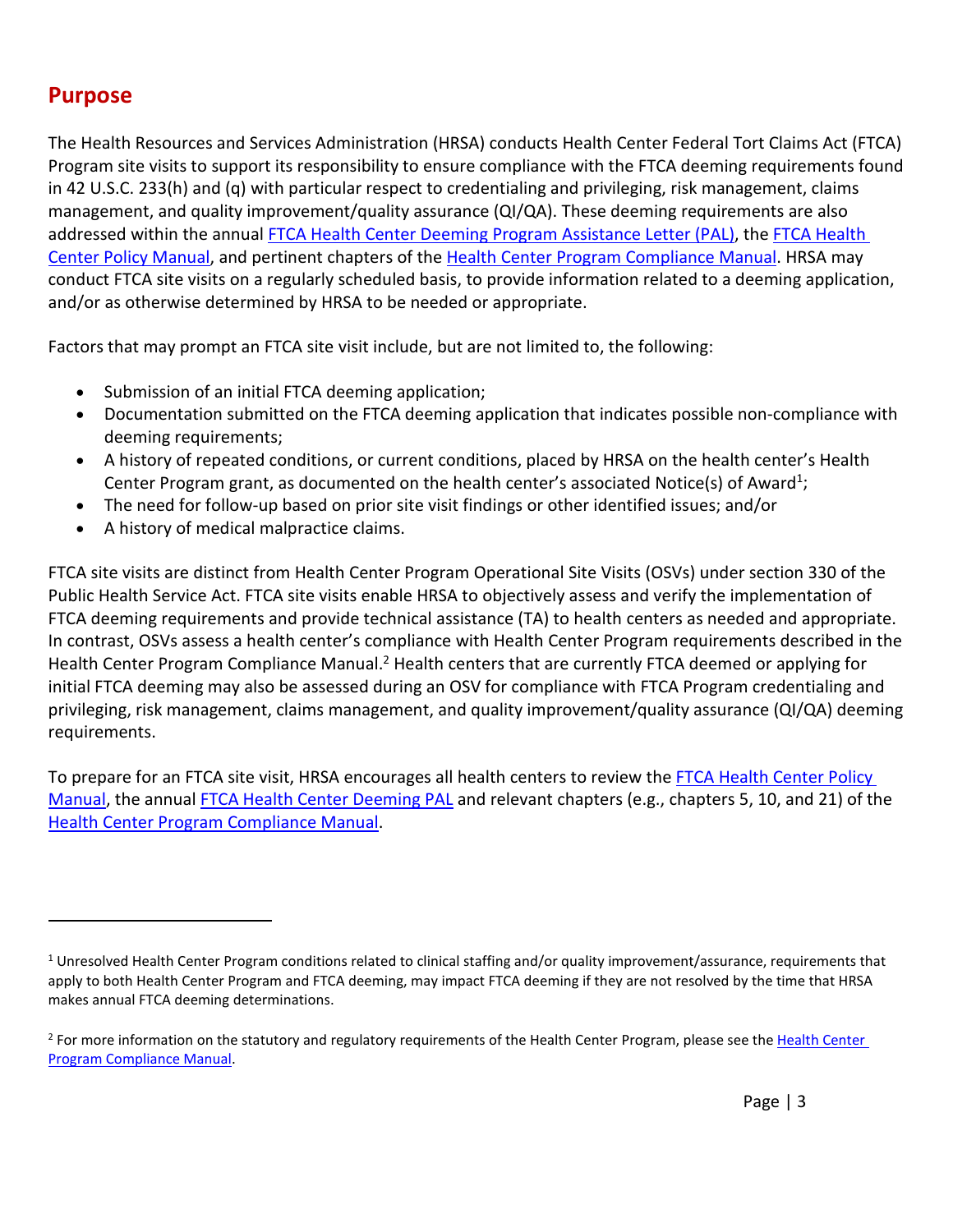## <span id="page-3-0"></span>**FTCA Site Visit Structure**

The FTCA site visit team consists of both HRSA staff and consultants. During an FTCA site visit, the team will typically assess whether the health center has:

- Implemented appropriate policies and procedures to reduce the risk of malpractice and the risk of lawsuits arising out of any health or health-related functions performed by the entity;
- Reviewed and verified the professional credentials, references, claims history, fitness, professional review organization findings, and licensure status of its physicians and other licensed or certified health care practitioners, and, where necessary, has obtained the permission from these individuals to gain access to this information; and
- Should a history of claims exist, fully cooperated with the Attorney General in defending against any such claims and either has taken, or will take, any necessary corrective steps to assure against such claims in the future.

HRSA uses the deeming requirements found in 42 U.S.C. 233(h) and (q), as implemented in the FTCA regulations in 42 CFR part 6, the FTCA Health Center Policy Manual, and the annual FTCA Health Center Deeming PAL as the basis for determining whether health centers have demonstrated compliance with the statutory deeming requirements of the FTCA Health Center Program. Consultants and/or HRSA staff also may share best practice recommendations or TA on various areas observed during the site visit.

HRSA primarily conducts FTCA site visits between the months of May and October, although they may be conducted at any time throughout the year. Generally, health centers that have been selected for an FTCA site visit will be notified at the beginning of the calendar year. However, in the event that an FTCA site visit is scheduled due to an emergent need (such as a patient safety concern arising from issues with credentialing and privileging, risk management or QI/QA), HRSA may schedule a site visit with the health center at any time.

# <span id="page-3-1"></span>**FTCA Site Visit Process Overview**

Once on site, the health center can expect the team to conduct document reviews, staff and board interviews and facility tours depending on schedules and availability. FTCA site visits are generally conducted in a 2.5-day timeframe. All details are discussed prior to the site visit during the pre-site visit call. The steps below include pre-site and on-site planning activities during a typical FTCA Site Visit.

#### <span id="page-3-2"></span>**Pre-Site Activities**

- 1. HRSA staff notifies selected health center Chief Executive Officer (CEO) and Project Officer (PO) about their health center's selection.
- 2. HRSA will assemble a site visit team to conduct the FTCA site visit. The team generally consists of a HRSA staff member and two consultants.
- 3. HRSA staff will coordinate and schedule a pre-site visit call with the health center and site visit team to introduce the site visit process and clarify roles, responsibilities, and logistics.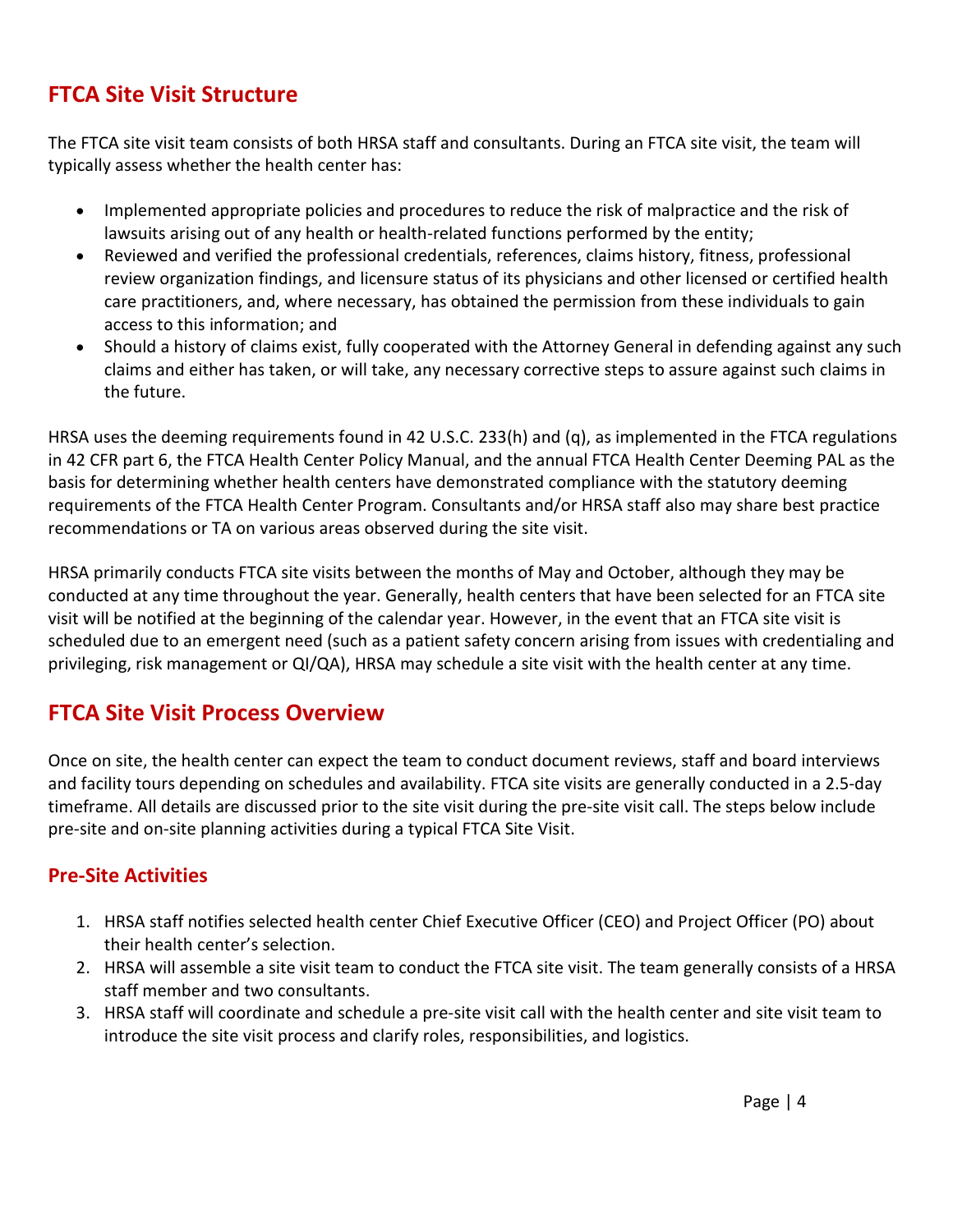- 4. Consultants will request specific documents from the FTCA Document Review Checklist as noted in Section I below, for review prior to the visit.
- 5. During the call, consultants will work with the health center to identify appropriate staff to be interviewed onsite.
- 6. The health center will update the FTCA Site Visit Agenda as noted in Section II below, and return requested documents to HRSA staff. HRSA will confirm receipt of documents and follow up as needed.

#### <span id="page-4-0"></span>**On-Site Activities**

- 1. While on site, the site visit team will review the previously requested health center policies and procedures pertinent to credentialing and privileging, risk management, claims management, and QI/QA with the grantee. This review typically focuses on questions that may have arisen during the team's review of the documents prior to arriving on site.
- 2. The site visit team will follow the finalized FTCA Site Visit Agenda as noted in Section II below, while reviewing documents, conducting interviews and touring facilities to ensure tasks are completed on time and within the 2.5-day timeframe.
- 3. During the site visit, the site visit team will utilize the FTCA Health Center Site Visit Protocol to conduct the on-site analysis. Possible areas of deficiency are identified using the annual FTCA Health Center Deeming PAL, the FTCA Health Center Policy Manual, the annual Health Center FTCA Deeming Application and pertinent chapters of the Health Center Program Compliance Manual (e.g., chapters 5, 10, and 21) to assess and verify implementation of FTCA deeming requirements.
- 4. Any identified areas of deficiency are listed in the FTCA Site Visit Report (see below for additional details regarding the report process).
- 5. The FTCA site visit will conclude with an exit conference where the site visit team will present any site visit findings to health center staff. At this time, the health center staff will have an opportunity to ask questions and engage in review and discussion of the site visit team's findings.

## <span id="page-4-1"></span>**FTCA Site Visit Report**

HRSA will develop and share an FTCA site visit report with the health center, typically within 4-6 weeks of the site visit. The report will convey the site visit findings and determinations regarding the health center's implementation of FTCA deeming requirements.

The report will include both findings of non-compliance, if any, as well as suggestions for improvement. Findings of non-compliance will not affect a health center's current calendar year FTCA deeming status. **However, health centers that are found to be non-compliant with Health Center Program requirements, specifically credentialing and privileging and/or QI/QA, may be subject to enforcement actions under the Uniform Administrative Requirements, Cost Principles, and Audit Requirements for HHS Awards, at 45 CFR part 75. These enforcement actions are further described in the Health Center Program Compliance Manual, specifically, Chapter 2: Health Center Program Oversight. In addition, any areas of non-compliance still present at the time of the subsequent calendar year FTCA deeming cycle may result in a negative deeming determination.**

The FTCA site visit report will include a description of health center actions required to comply with FTCA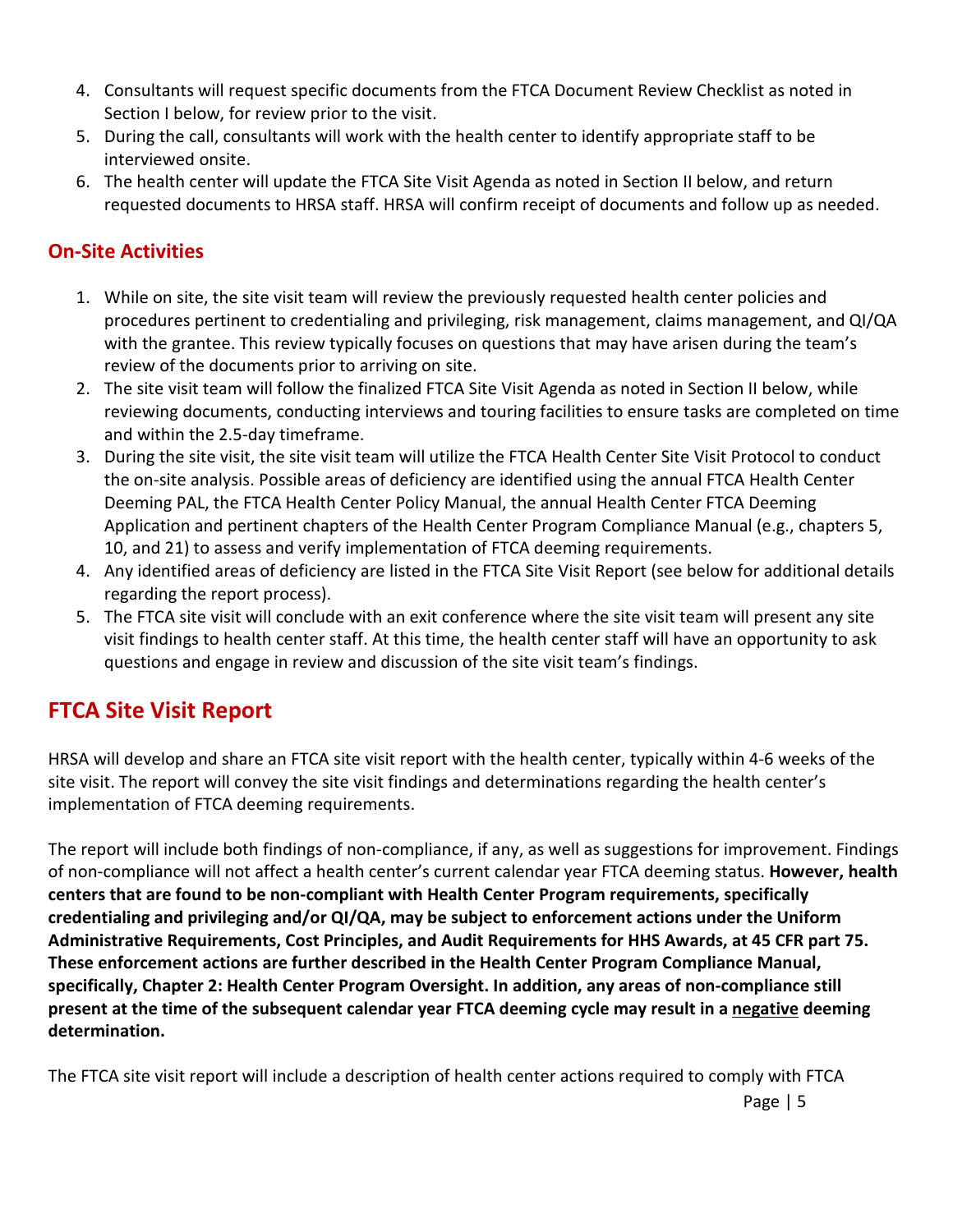deeming requirements and cure any identified deficiencies. The report will note specific dates or deadlines for submission of information and/or documentation to HRSA.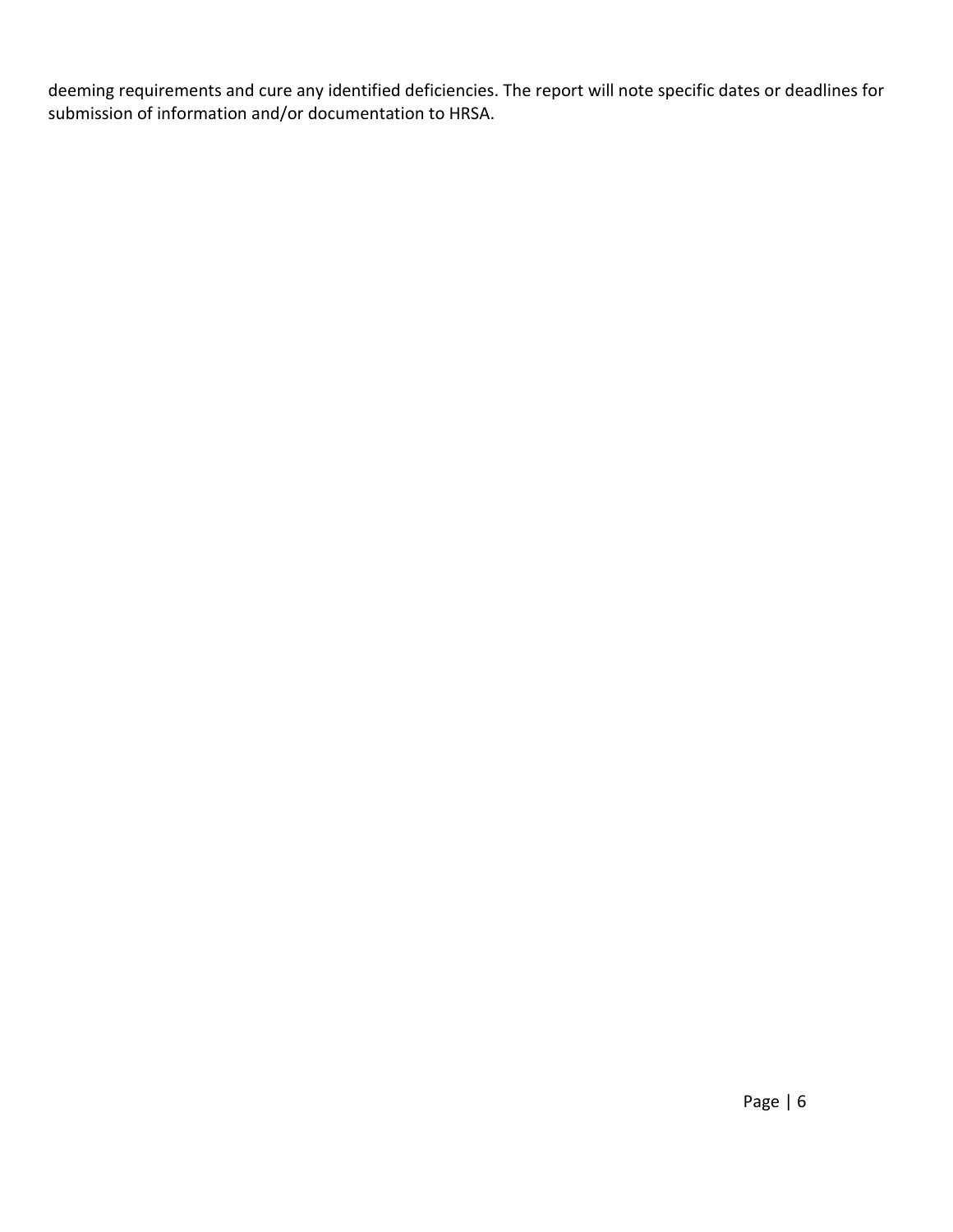# <span id="page-6-0"></span>**Section I – Document Review Checklist**

The consolidated Document Review Checklist contains documents used to assess compliance with FTCA program requirements during the FTCA site visit. While on-site, the consultant(s) may request additional documentation and information. The consultants may also ask to speak to specific staff members that work in each of the areas listed below.

Many of the documents addressed in this section are requested in advance of the site visit in order for the site visit team to best service the health center. The lead consultant will reach out to the health center to request specific pre-site visit documents. Notification of these pre-site visit documents will occur on or before the presite visit call with the health center. Pre-site visit documents will be transmitted to the identified team electronically by the health center. Health centers have varying names for different policies and procedures. Please review the documents and follow up with the site visit team if you need clarification to determine which of your health center documents would be most appropriate. In general, the health center is encouraged to prepare any documents related to the areas of review (risk management, QI/QA, credentialing and privileging, and claims management) in order to demonstrate evidence of health center compliance.

| <b>Risk Management</b>             |                          |                               |
|------------------------------------|--------------------------|-------------------------------|
| <b>Requested Documents</b>         | <b>Health Center</b>     | <b>Health Center Provides</b> |
|                                    | <b>Provides Pre-Site</b> | On-Site                       |
|                                    | <b>Visit</b>             |                               |
| Risk Management Policy and         |                          |                               |
| <b>Operating Procedures</b>        |                          |                               |
| Annual Risk Management Report to   | ✓                        |                               |
| the governing board. This is the   |                          |                               |
| comprehensive report that covers   |                          |                               |
| clinical risk management issues    |                          |                               |
| including but not limited to, risk |                          |                               |
| management goals, progressing in   |                          |                               |
| meeting goals, completed risk      |                          |                               |
| management activities, proposed    |                          |                               |
| activities, completed assessments, |                          |                               |
| number of incidents, and trainings |                          |                               |
| <b>Quarterly Risk Management</b>   |                          |                               |
| Assessments (within the past 12-24 |                          |                               |
| months)                            |                          |                               |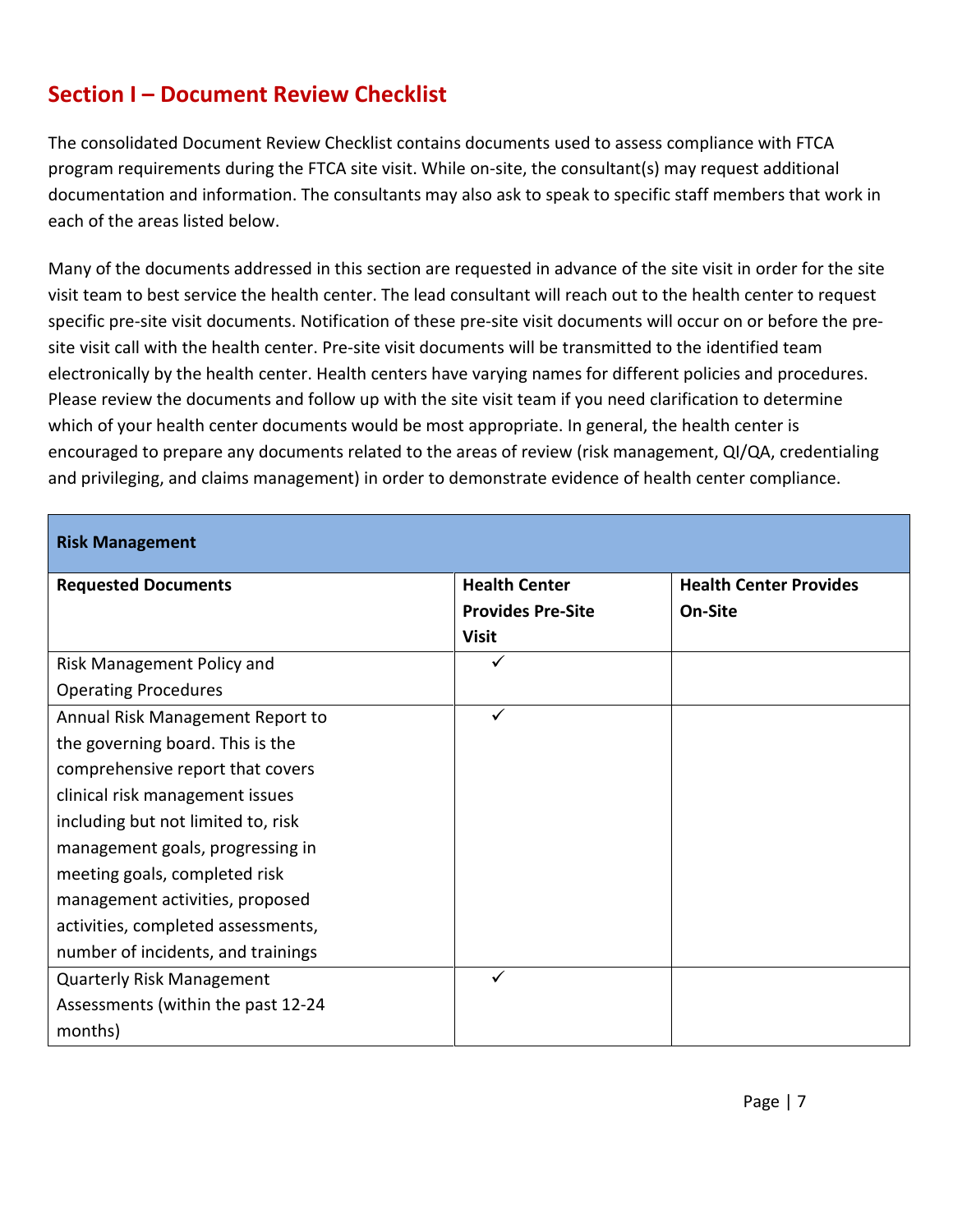| <b>Risk Management</b>                     |              |              |
|--------------------------------------------|--------------|--------------|
| Minutes of Risk Management                 | ✓            |              |
| meetings (within the past 12-24            |              |              |
| months)                                    |              |              |
| <b>Staffing HIPAA (Privacy) Policy</b>     | $\checkmark$ |              |
| <b>Medical Records Retention Policy</b>    | ✓            |              |
| <b>Infection Control Policies and</b>      | ✓            |              |
| Procedure                                  |              |              |
| <b>Sterilization Policies and</b>          | ✓            |              |
| Procedures                                 |              |              |
| Adverse Occurrence Policy or               | ✓            |              |
| <b>Incident Management Policy</b>          |              |              |
| <b>Patient Satisfaction Survey Results</b> |              | ✓            |
| Patient Complaint Policy and               | ✓            |              |
| Procedure                                  |              |              |
| If applicable, active and resolved         |              | $\checkmark$ |
| patient complaints                         |              |              |
| <b>Medical Record Documentation</b>        |              | ✓            |
| and Completeness Standards                 |              |              |
| <b>Medical Record Archiving</b>            |              | ✓            |
| Procedures                                 |              |              |
| Safety Protocols Policy and                | ✓            |              |
| Procedures (i.e., Sharps                   |              |              |
| use/disposal procedures and                |              |              |
| Emergency plans)                           |              |              |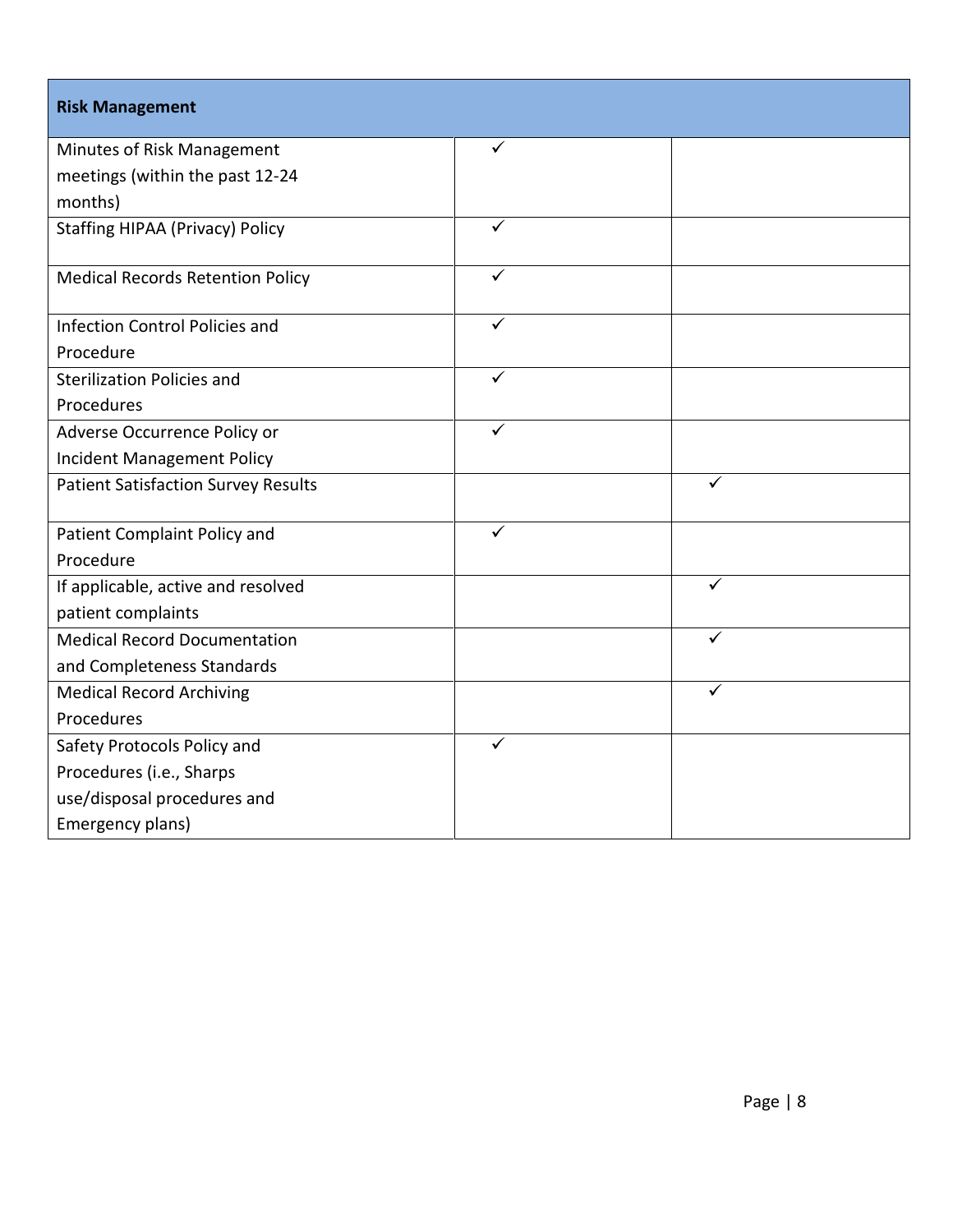| <b>Risk Management</b>               |              |  |
|--------------------------------------|--------------|--|
| <b>Risk Management Training</b>      |              |  |
| Risk Management Training Plan        | ✓            |  |
| (This plan outlines the trainings    |              |  |
| that will be required for the        |              |  |
| current calendar year, health        |              |  |
| center staff/provider types          |              |  |
| required to take the trainings, the  |              |  |
| date the training will occur, the    |              |  |
| deadline to complete the training.   |              |  |
| In addition, the plan should outline |              |  |
| the process for tracking training    |              |  |
| progress, and the tools used to      |              |  |
| ensure adherence.)                   |              |  |
| <b>Risk Management Training</b>      |              |  |
| documentation (Including but not     |              |  |
| limited to training plans, policies  |              |  |
| and procedures, Sign-in sheets or    |              |  |
| other tracking documentation)        |              |  |
| Record of governing board risk       | $\checkmark$ |  |
| management training (within the      |              |  |
| past 12 months)                      |              |  |
| Record of staff risk management      | ✓            |  |
| and safety training (within the past |              |  |
| 12 months)                           |              |  |

| <b>Tracking</b>                           |                                                                  |                                          |
|-------------------------------------------|------------------------------------------------------------------|------------------------------------------|
| <b>Requested Documents</b>                | <b>Health Center</b><br><b>Provides Pre-Site</b><br><b>Visit</b> | <b>Health Center Provides</b><br>On-Site |
| <b>Walk-in Patients Policy</b>            |                                                                  |                                          |
| <b>Specialty Referral Tracking Policy</b> |                                                                  |                                          |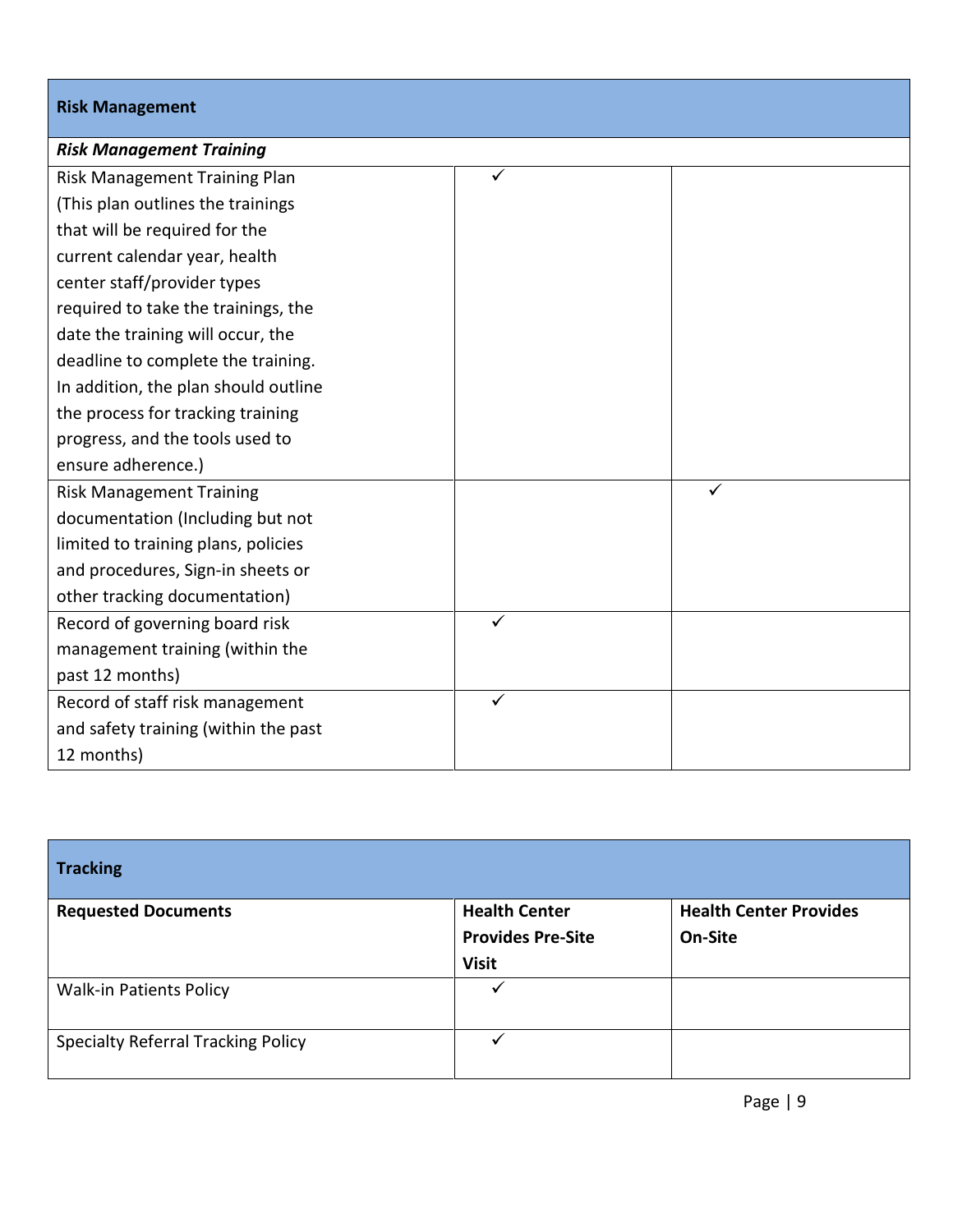| <b>Tracking</b>                            |              |              |
|--------------------------------------------|--------------|--------------|
| Specialist Referral Tracking Log (or       |              |              |
| other means to demonstrate                 |              |              |
| referral tracking and follow-up)           |              |              |
| <b>Hospitalization Tracking Policy</b>     | ✓            |              |
| <b>ER Tracking Policy</b>                  | $\checkmark$ |              |
| Hospital and ER Referral Tracking          |              | ✓            |
| Log (or other means to                     |              |              |
| demonstrate tracking and follow-           |              |              |
| up)                                        |              |              |
| Diagnostic Tracking Policy (x-ray,         |              |              |
| labs) and either log or workflow           |              |              |
| regarding closing loop of patient          |              |              |
| lab results from health center back        |              |              |
| to the patient                             |              |              |
| Diagnostic Tracking Log (or other          |              | $\checkmark$ |
| means to demonstrate tracking              |              |              |
| and follow-up)                             |              |              |
| No Show Appointments Policy and            | $\checkmark$ |              |
| Follow-up                                  |              |              |
| <b>Phone Triage Policy</b>                 | ✓            |              |
| <b>Urgent Care Visit Triage Policy and</b> | ✓            |              |
| Procedure                                  |              |              |
| <b>Specialty Referral Tracking Policy</b>  |              |              |
| Specialist Referral Tracking Log (or       |              | ✓            |
| other means to demonstrate                 |              |              |
| referral tracking and follow-up)           |              |              |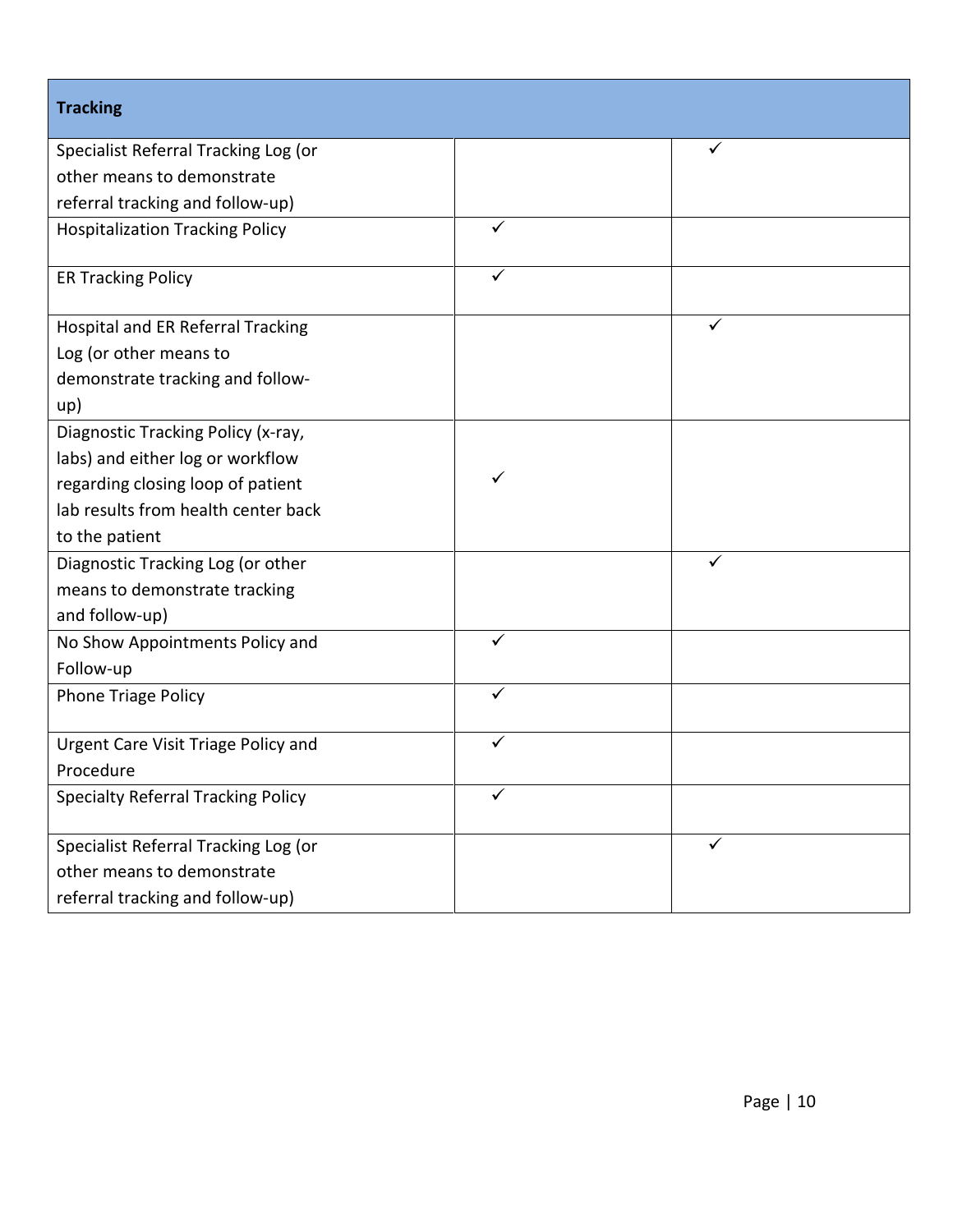| <b>Quality Improvement and Quality Assurance (QI/QA)</b> |                          |                               |
|----------------------------------------------------------|--------------------------|-------------------------------|
| <b>Requested Documents</b>                               | <b>Health Center</b>     | <b>Health Center Provides</b> |
|                                                          | <b>Provides Pre-Site</b> | On-Site                       |
|                                                          | <b>Visit</b>             |                               |
| QI/QA Plan and/or policy(ies) that                       | ✓                        |                               |
| establish the QI/QA program                              |                          |                               |
| QI/QA Committee Meeting                                  | ✓                        |                               |
| Minutes (within the last 12-24                           |                          |                               |
| months)                                                  |                          |                               |
| Board Minutes (six most current                          | $\checkmark$             |                               |
| governing board minutes)                                 |                          |                               |
| Health center bylaws                                     | ✓                        |                               |
|                                                          |                          |                               |
| Governing board roster                                   | ✓                        |                               |
| Clinical guidelines and references                       |                          | ✓                             |
| used to develop                                          |                          |                               |
| guidelines/protocols, (i.e.,                             |                          |                               |
| UpToDate.com specialty                                   |                          |                               |
| guidelines, Academy of Pediatrics,                       |                          |                               |
| American College of Obstetrics,                          |                          |                               |
| Gynecology, Academy of Family                            |                          |                               |
| Practitioners, etc.)                                     |                          |                               |
| Clinical protocols                                       |                          | ✓                             |
|                                                          |                          |                               |
| Sample clinical performance                              | ✓                        |                               |
| reports presented to the QI/QA                           |                          |                               |
| Committee(s) and Board (most                             |                          |                               |
| recent)                                                  |                          |                               |
| Minutes of provider staff meetings                       | ✓                        |                               |
| (within the past 6 months)                               |                          |                               |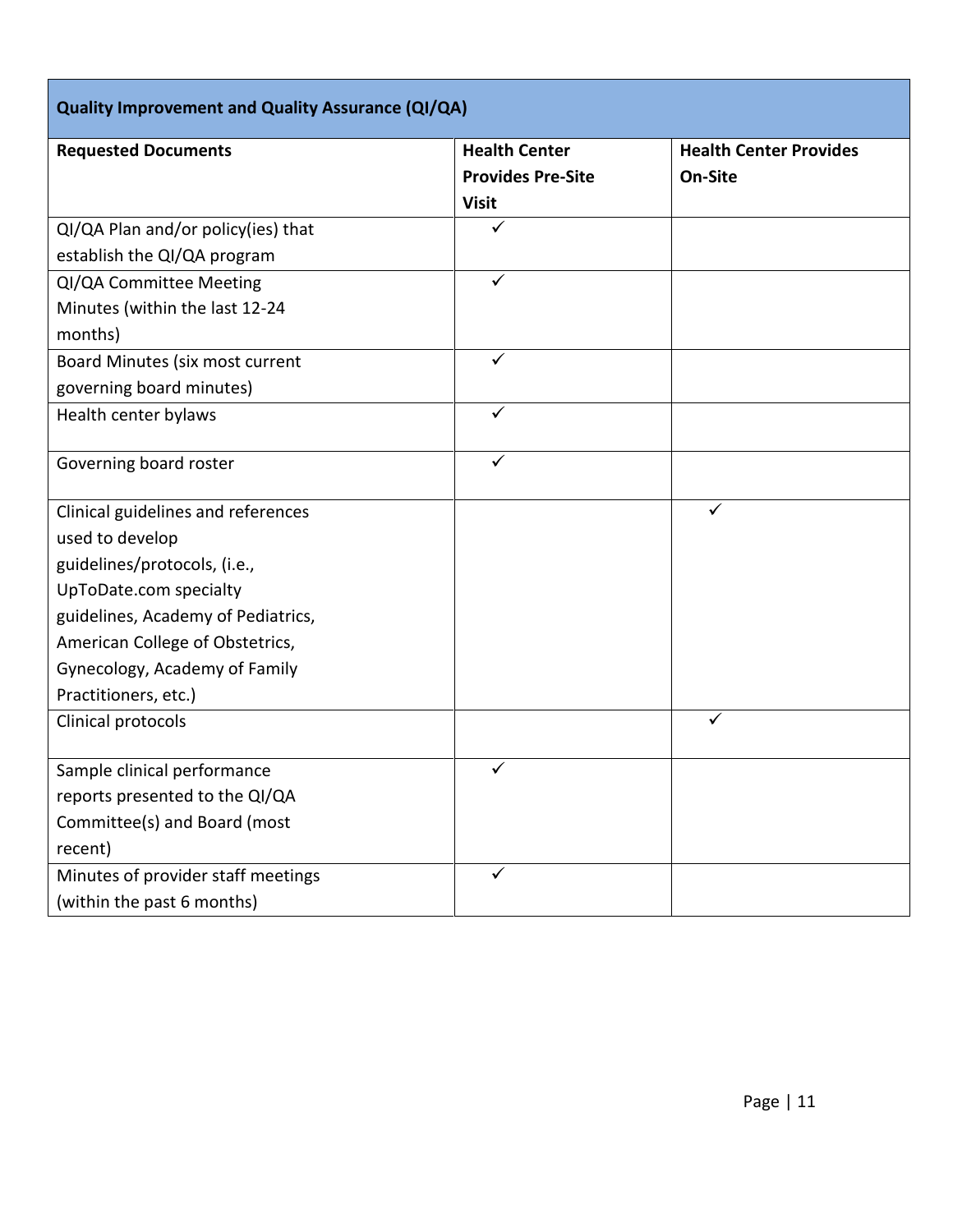| <b>Credentialing and Privileging</b>       |                          |                               |
|--------------------------------------------|--------------------------|-------------------------------|
| <b>Requested Document</b>                  | <b>Health Center</b>     | <b>Health Center Provides</b> |
|                                            | <b>Provides Pre-Site</b> | On-Site                       |
|                                            | <b>Visit</b>             |                               |
| List of clinical staff members with        | ✓                        |                               |
| indicated professional designation         |                          |                               |
| including (but not limited to)             |                          |                               |
| relevant credentialing/privileging         |                          |                               |
| information, name, and FTE status          |                          |                               |
| Provider Contracts, Agreements             | ✓                        |                               |
| and Subrecipient Arrangements (if          |                          |                               |
| applicable based on service                |                          |                               |
| delivery methods on Form 5A)               |                          |                               |
| <b>Credentialing and Privileging</b>       | $\checkmark$             |                               |
| <b>Policies and Procedures</b>             |                          |                               |
| <b>Credentialing and Privileging files</b> |                          | ✓                             |
| available for examination (specific        |                          |                               |
| files to be pulled by health center        |                          |                               |
| will be determined by consultant           |                          |                               |
| team on-site)                              |                          |                               |
| If applicable, contract or                 | $\checkmark$             |                               |
| agreement with Credentialing               |                          |                               |
| Verification Organization (CVO) or         |                          |                               |
| other entity if used to perform            |                          |                               |
| credentialing functions, such as           |                          |                               |
| primary source verification, on            |                          |                               |
| behalf of the health center                |                          |                               |
| Peer review procedures or other            | $\checkmark$             |                               |
| applicable mechanism(s) (results           |                          |                               |
| to be available on site)                   |                          |                               |
| Documentation the governing                |                          | $\checkmark$                  |
| board or designee has approved             |                          |                               |
| the staff members who are                  |                          |                               |
| credentialed or re-credentialed and        |                          |                               |
| privileged                                 |                          |                               |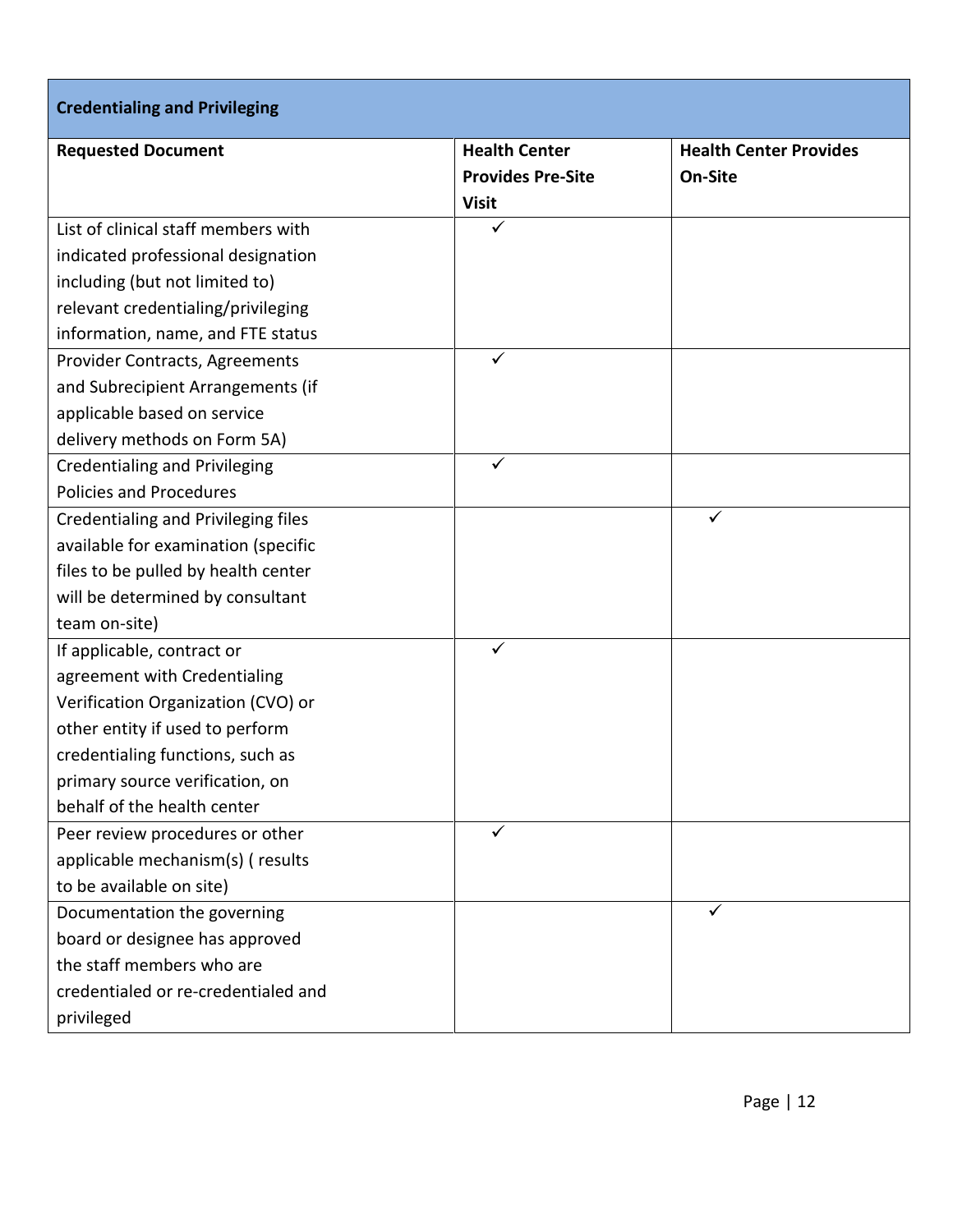| <b>Credentialing and Privileging</b> |  |
|--------------------------------------|--|
| Health center organizational         |  |
| chart(s) with name of key            |  |
| management staff                     |  |

| <b>Claims Management</b>             |                                                  |                                          |
|--------------------------------------|--------------------------------------------------|------------------------------------------|
| <b>Requested Document</b>            | <b>Health Center</b><br><b>Provides Pre-Site</b> | <b>Health Center Provides</b><br>On-Site |
|                                      | <b>Visit</b>                                     |                                          |
| Policies and procedures for internal | ✓                                                |                                          |
| handling, analyzing, and tracking    |                                                  |                                          |
| claims or potential claims           |                                                  |                                          |
| Document(s) showing evidence the     |                                                  | ✓                                        |
| health center informs patients,      |                                                  |                                          |
| using plain language, it is a deemed |                                                  |                                          |
| federal Public Health Service        |                                                  |                                          |
| employee via its website,            |                                                  |                                          |
| promotional materials, and/or        |                                                  |                                          |
| within area(s) of the health center  |                                                  |                                          |
| visible to patients                  |                                                  |                                          |
| Claims files for all potential and   |                                                  | $\checkmark$                             |
| actual claims                        |                                                  |                                          |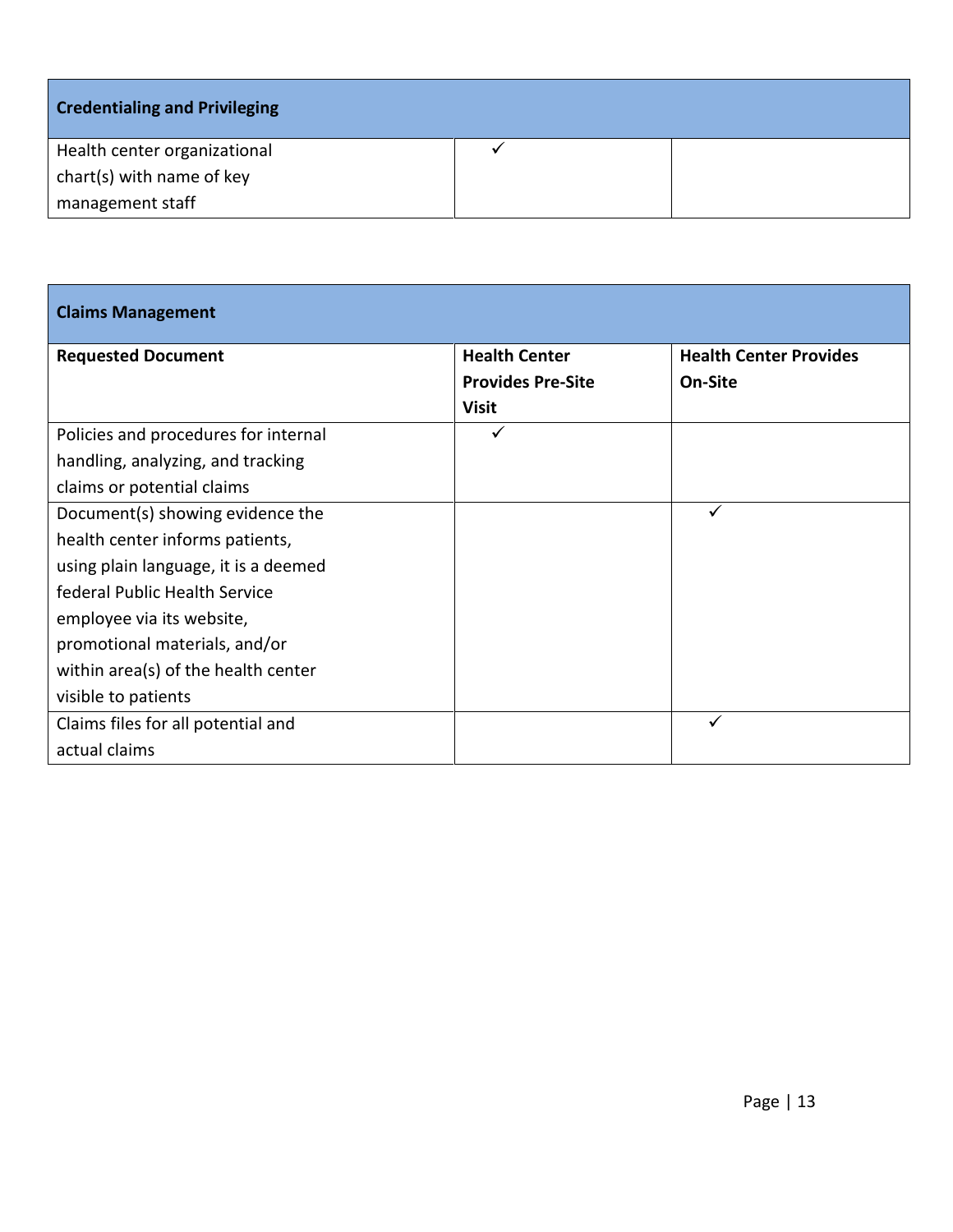# <span id="page-13-0"></span>**Section II – Sample FTCA Site Visit Agenda**

#### <span id="page-13-1"></span>**Creation of Site Visit Agenda**

When creating the agenda for an FTCA site visit, the goal is to work in coordination with the health center in a flexible and collaborative manner. The FTCA site visit agenda is created based on a standard template that is utilized for all FTCA site visits and from the recommendations and availability of staff that is submitted by the health center. Prior to the site visit, an FTCA staff member will e-mail a copy of the FTCA agenda template to the health center contact. The health center will edit the agenda in the following ways:

- 1) Make any changes to the base of the template.
	- a. Example: In circumstances where the facility tour cannot be accomplished on the first day or from 10:00 am – 11:00 am, the health center can reschedule the tour to another date or time.
- 2) Select an hour timeslot for the team to meet with the governing board.
	- a. Please note that the meeting with the governing board does not include other health center staff or health center management.
	- b. While it is nice to have governing board members attend in person, it is acceptable for members to attend via telephone, skype, or any other means of telecommunication that the health center has available.
- 3) In the timeslots slated for interviews with staff, if there are key staff members with limited availability, please include specific times those individuals will be available for meetings. The key staff members typically include:
	- a. Risk Manager
	- b. Quality Coordinator
	- c. Chief Medical Officer
	- d. Claims Manager
	- e. Credentialing Officer and Human Resource Manager
	- f. Other staff that the health center determines has an integral role in any of the areas that will be reviewed by the site visit team

Please Note: During the site visit, schedules may change or certain sessions may run longer than intended. In the event that there are required changes, the FTCA staff and the site visit consultants will keep an open line of communication and make any needed adjustments.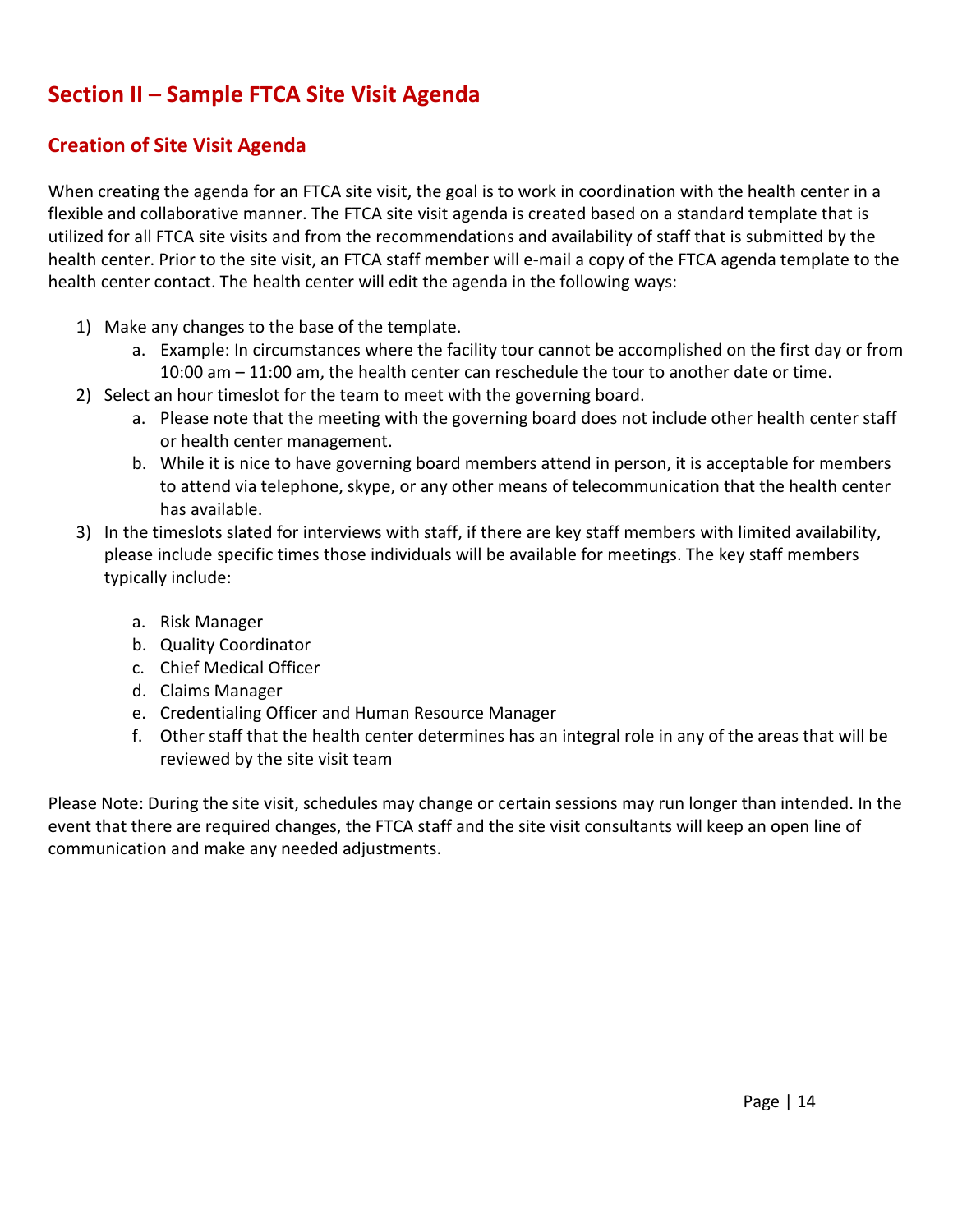#### **Sample FTCA Site Visit Agenda**

Health Center Health Center Address

\_\_\_\_\_\_\_, 20XX

Point of Contact

\_\_\_\_\_\_\_\_\_\_\_\_\_\_\_\_\_\_\_ (Phone Number)

| Wednesday, 70XX           |                                                                                                                             |
|---------------------------|-----------------------------------------------------------------------------------------------------------------------------|
|                           | Arrival at Health Center                                                                                                    |
| 9:00-10:00                | Entrance Conference with site visit team, key management staff and board members;<br>Other staff attends at pleasure of CEO |
|                           | Review of site visit, overview of health center, site visit logistics, information request and<br>schedule                  |
| $10:00 - 11:00$           | Tour of Facility                                                                                                            |
| $11:00 - 12:00$           | Begin document review from requested list of on-site documents and files                                                    |
| $12:00 - 1:00$            | <b>Break for Lunch</b>                                                                                                      |
|                           | <b>Lead Consultant Schedule</b>                                                                                             |
| $1:00 - 2:00$             | Discuss Credentialing and Privileging - Consultant and Health Center staff                                                  |
| $2:00 - 3:00$             | Discuss Quality - Consultant and Health Center staff                                                                        |
| $3:00 - 4:00$             | Discuss Peer Review with Health Center staff                                                                                |
|                           | 2 <sup>nd</sup> Consultant Schedule                                                                                         |
| $1:00 - 4:00$             | Discuss Clinical Tracking with Health Center staff                                                                          |
|                           | Discuss Risk Management - Infection Control, Safety, and Training with Health Center staff                                  |
| Thursday, _________, 20XX |                                                                                                                             |
|                           | Arrival at Health Center                                                                                                    |
| $9:00 - 12:00$            | Continue Risk Management discussion with Health Center staff                                                                |
| $12:00 - 1:00$            | Interview governing board members                                                                                           |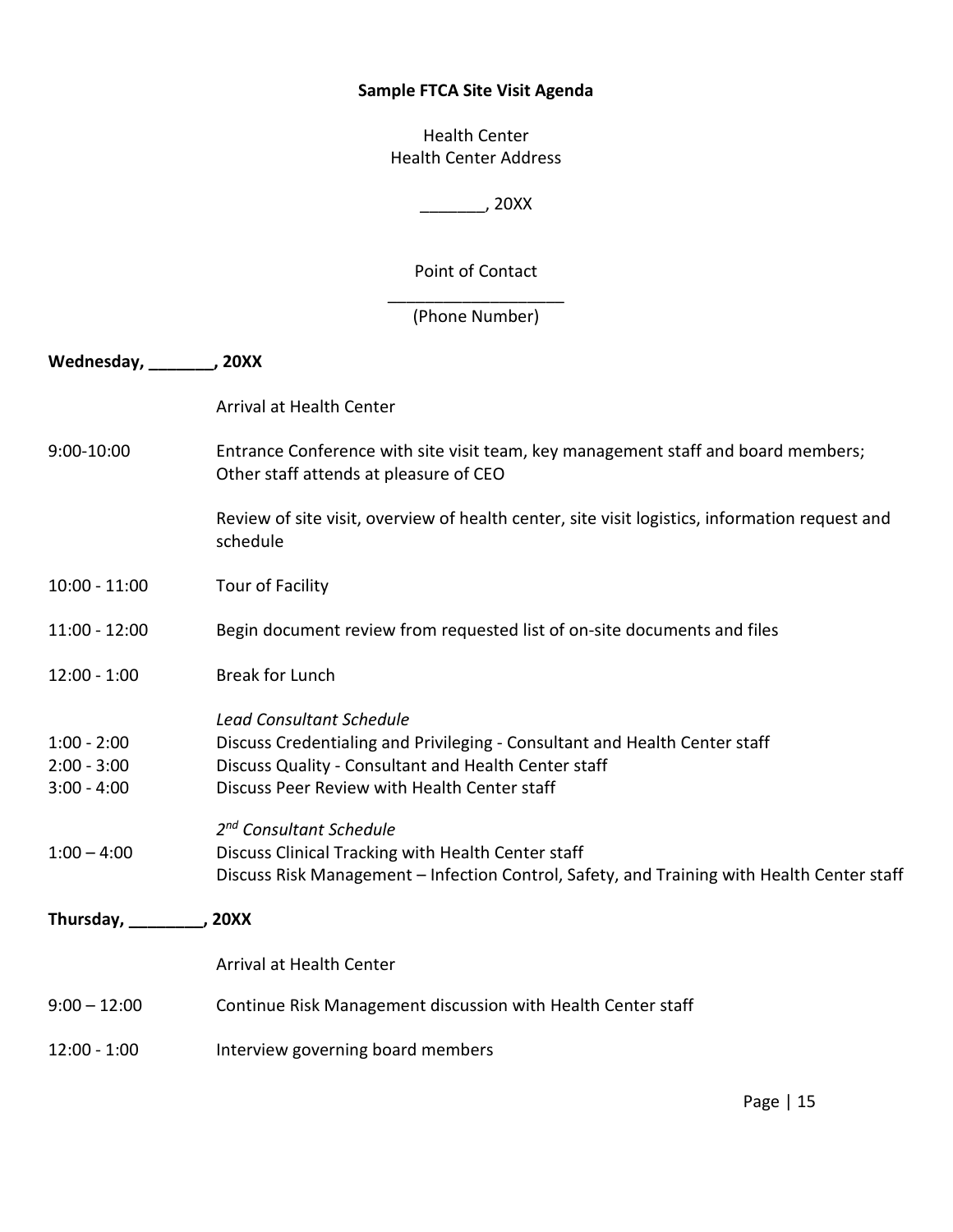- 1:00 2:00 Claims Management review with Health Center staff
- **Friday, \_\_\_\_\_\_\_\_\_\_\_, 20XX**

Arrival at Health Center

- 9:00 10:30 Completion of site visit team review
- 10:30 12:00 Exit conference with key management staff. Site visit team presents oral report of findings and recommendations.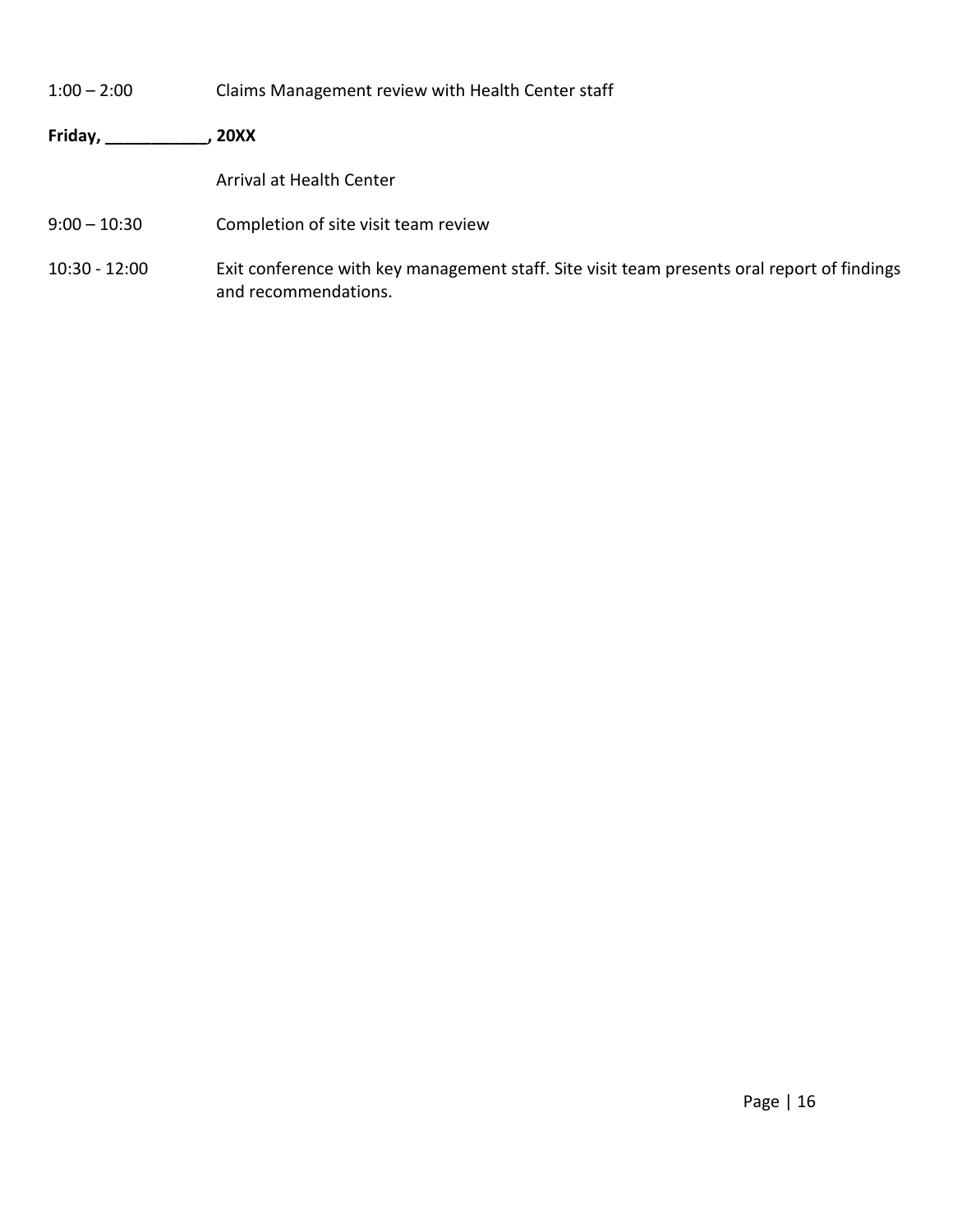## <span id="page-16-0"></span>**Section III – Sample Report**

The site visit report will identify HRSA/FTCA compliance determinations for each area of review (credentialing, privileging, risk management, QI/QA, and claims management). FTCA program requirement issues are monitored with an action plan as noted below in the Sample Compliance Actions section. The site visit team may also identify performance improvement opportunities. Federal representatives and consultants will engage health center staff onsite about areas of improvement as identified during the review process.

| <b>FTCA Program Requirements</b>                                                                                                                                                                                                                                                                                                                                                                                     | <b>Sample Compliance Actions</b>                                                                                                                                                                                                                                                                       |  |
|----------------------------------------------------------------------------------------------------------------------------------------------------------------------------------------------------------------------------------------------------------------------------------------------------------------------------------------------------------------------------------------------------------------------|--------------------------------------------------------------------------------------------------------------------------------------------------------------------------------------------------------------------------------------------------------------------------------------------------------|--|
|                                                                                                                                                                                                                                                                                                                                                                                                                      | $[Actions$ required to come into compliance $]$                                                                                                                                                                                                                                                        |  |
| <b>Credentialing</b>                                                                                                                                                                                                                                                                                                                                                                                                 |                                                                                                                                                                                                                                                                                                        |  |
| Authority- 42 U.S.C 233(h)(2); Health Center Compliance Manual; PAL 2018-01 pg.19-21                                                                                                                                                                                                                                                                                                                                 |                                                                                                                                                                                                                                                                                                        |  |
| CP. 1 The health center has operating procedures<br>for the initial and recurring review (clearly<br>indicates period of review) of credentials for all<br>clinical staff members (licensed independent<br>practitioners (LIPs), other licensed or certified<br>practitioners (OLCPs), and other clinical staff<br>providing services on behalf of the health center)<br>who are health center employees, individual | Provide updated operating procedures for initial and<br>recurring review of credentials for all clinical staff<br>members (LIPs and OLCPs). These operating<br>procedures must clearly detail the following as<br>indicated below:<br>$\Box$ Time period for review and<br>1.<br>Procedures for:<br>2. |  |
| contractors, or volunteers.                                                                                                                                                                                                                                                                                                                                                                                          | $\Box$ Employees,                                                                                                                                                                                                                                                                                      |  |
| $\Box$ No compliance issue noted                                                                                                                                                                                                                                                                                                                                                                                     |                                                                                                                                                                                                                                                                                                        |  |
| $\Box$ Compliance issues noted                                                                                                                                                                                                                                                                                                                                                                                       | $\Box$ Individual contractors, and                                                                                                                                                                                                                                                                     |  |
|                                                                                                                                                                                                                                                                                                                                                                                                                      | $\Box$ Volunteers                                                                                                                                                                                                                                                                                      |  |
| Remarks:                                                                                                                                                                                                                                                                                                                                                                                                             | Due Date:                                                                                                                                                                                                                                                                                              |  |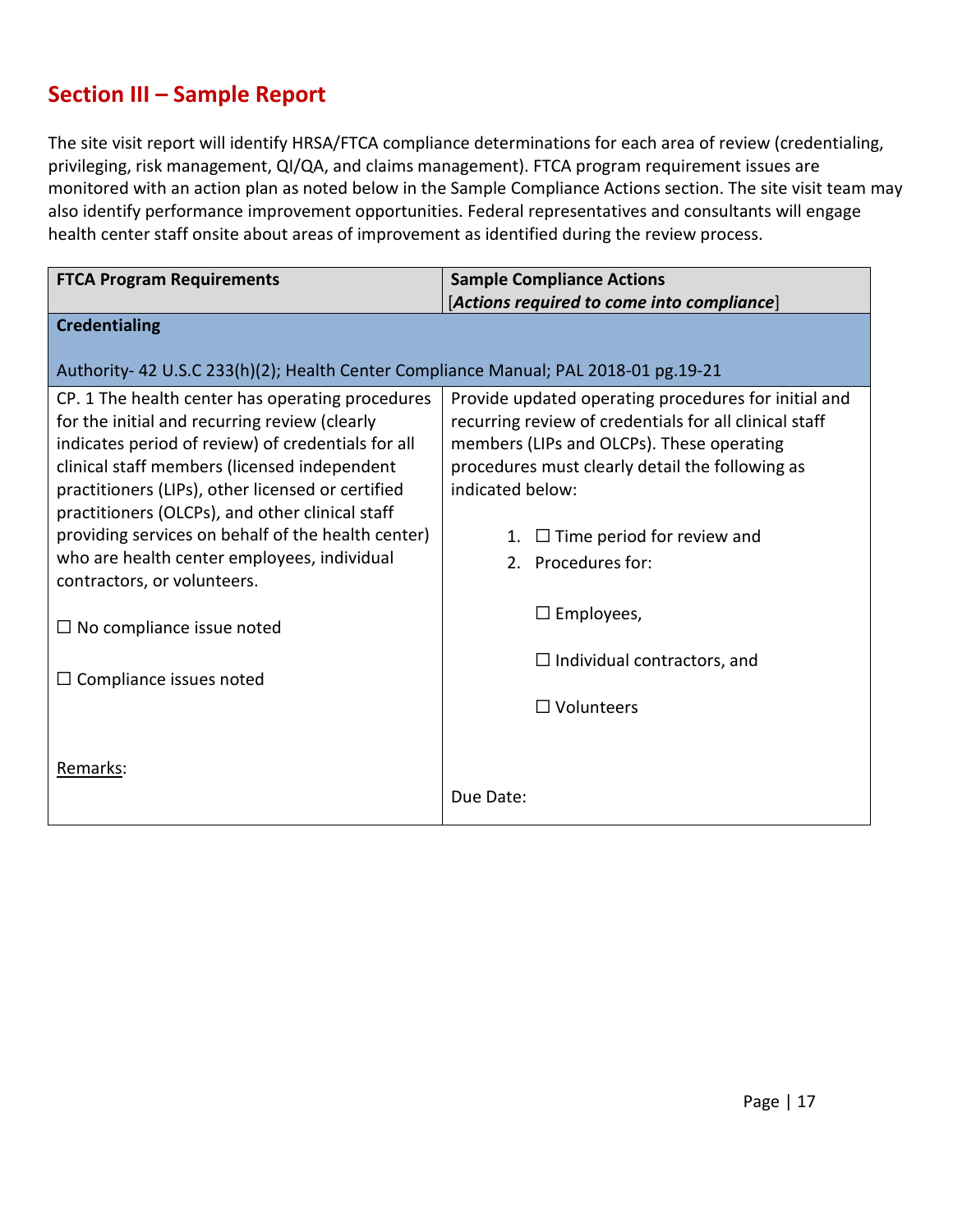| <b>FTCA Program Requirements</b>                                                                                     | <b>Sample Compliance Actions</b>                                                                                                                             |  |  |
|----------------------------------------------------------------------------------------------------------------------|--------------------------------------------------------------------------------------------------------------------------------------------------------------|--|--|
|                                                                                                                      | [Actions required to come into compliance]                                                                                                                   |  |  |
| CP. 2 The credentialing procedures ensure<br>verification of the following, as applicable:                           | Provide updated operating procedures for initial and<br>recurring review of credentials for all clinical staff<br>members (LIPs and OLCPs). These operating  |  |  |
| a) Current licensure, registration, or<br>certification using a primary source;                                      | procedures must clearly detail the following for the<br>clinical staff indicated below:                                                                      |  |  |
| b) Education and training for initial<br>credentialing, using:                                                       | $\Box$ LIPs $\Box$ OLCPs                                                                                                                                     |  |  |
| Primary sources for LIPs<br>c)<br>d) Primary or other sources (as<br>determined by the health center) for            | $\Box$ Current licensure, registration, or<br>a)<br>certification using a primary source; $\Box$                                                             |  |  |
| OLCPs and any other clinical staff;<br>e) Completion of a query through the<br><b>National Practitioner Databank</b> | b) $\Box$ Education and training for initial<br>credentialing, using:<br>i.<br>Primary sources for LIPs<br>ii.<br>Primary or other sources (as               |  |  |
| (NPDB);<br>Clinical staff member's identity for<br>f)<br>initial credentialing using a                               | determined by the health center) for<br>OLCPs and any other clinical staff;                                                                                  |  |  |
| government-issued picture<br>identification;<br>Drug Enforcement Administration<br>g)                                | $\Box$ Completion of a query through the NPDB;<br>C)<br>$\Box$ Clinical staff member's identity for initial<br>d)<br>credentialing using a government-issued |  |  |
| (DEA) registration; and                                                                                              | picture identification;                                                                                                                                      |  |  |
| h) Current documentation of basic life<br>support training.                                                          | e) $\Box$ DEA registration; and<br>f)<br>$\Box$ Current documentation of basic life support<br>training.                                                     |  |  |
| $\square$ No compliance issue noted                                                                                  |                                                                                                                                                              |  |  |
| $\Box$ Compliance issues noted                                                                                       | Due Date:                                                                                                                                                    |  |  |
| Remarks:                                                                                                             |                                                                                                                                                              |  |  |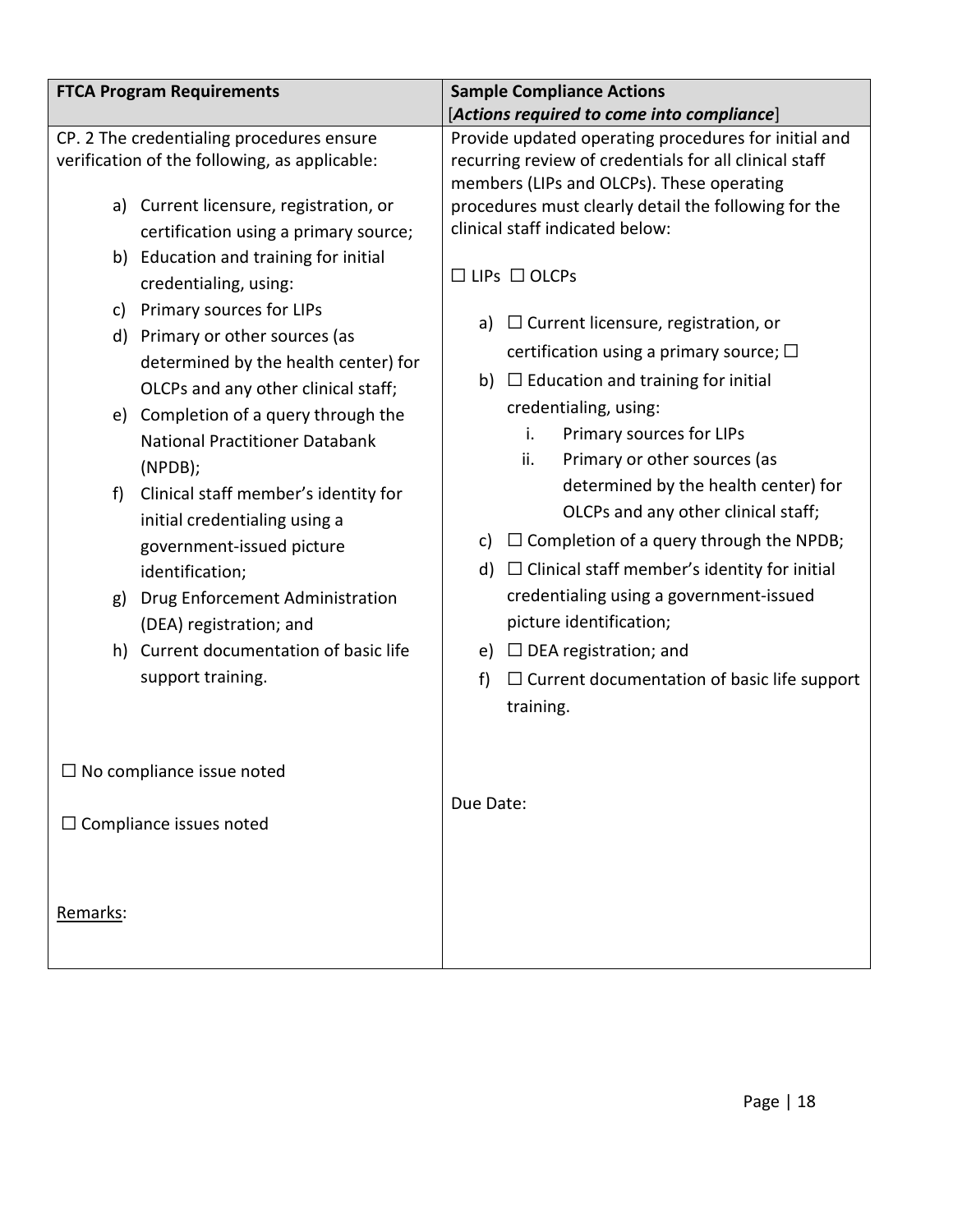| <b>FTCA Program Requirements</b>                                                    | <b>Sample Compliance Actions</b>                      |
|-------------------------------------------------------------------------------------|-------------------------------------------------------|
|                                                                                     | [Actions required to come into compliance]            |
| <b>Privileging</b>                                                                  |                                                       |
|                                                                                     |                                                       |
| Authority-42 U.S.C 233(h)(2); Health Center Compliance Manual; PAL 2018-01 pg.19-21 |                                                       |
| CP. 3 The health center has operating procedures                                    | Provide updated operating procedures for initial      |
| for the initial granting and renewal (for example,                                  | granting and renewal of privileges for clinical staff |
| every two years) of privileges for clinical staff                                   | members (LIPs and OLCPs). These operating             |
| members (LIPs, OLCPs, and other clinical staff                                      | procedures must clearly detail the following as       |
| providing services on behalf of the health center)                                  | indicated below:                                      |
| who are health center employees, individual                                         |                                                       |
| contractors, or volunteers.                                                         | $\Box$ LIPs $\Box$ OLCPs                              |
|                                                                                     |                                                       |
| $\Box$ No compliance issue noted                                                    | Privileges procedures for<br>1.                       |
|                                                                                     |                                                       |
| $\Box$ Compliance issues noted                                                      | employees,                                            |
|                                                                                     |                                                       |
|                                                                                     | $\Box$ individual contractors, and                    |
|                                                                                     |                                                       |
| Remarks:                                                                            | $\square$ volunteers.                                 |
|                                                                                     |                                                       |
|                                                                                     |                                                       |
|                                                                                     |                                                       |
|                                                                                     | Due Date:                                             |
|                                                                                     |                                                       |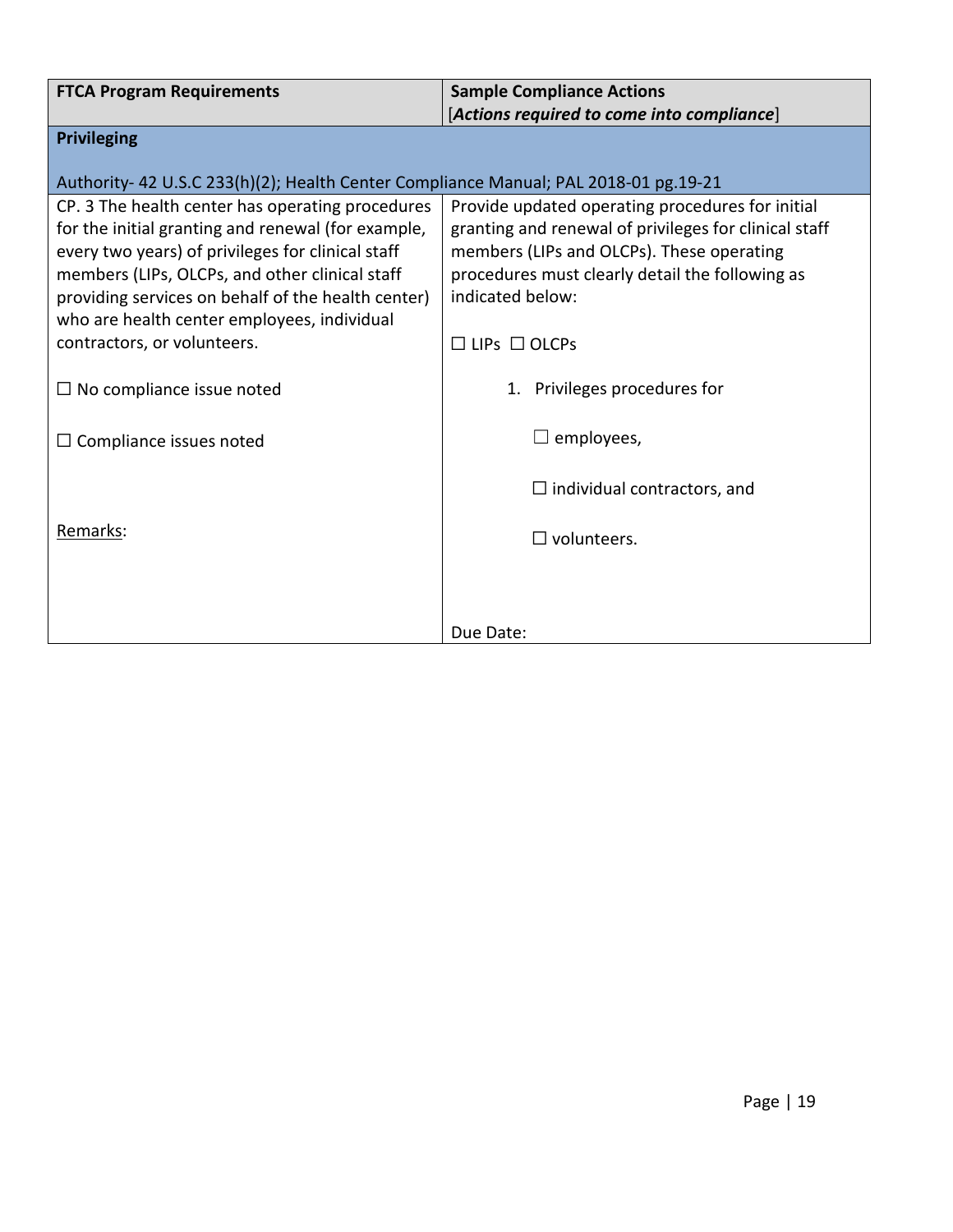| <b>FTCA Program Requirements</b>                                                                                        |                                                                                                                                                                                                                                                                                                                                                    | <b>Sample Compliance Actions</b>                                                                                                                                                                                                                                                                                                                                                                                                                                 |  |
|-------------------------------------------------------------------------------------------------------------------------|----------------------------------------------------------------------------------------------------------------------------------------------------------------------------------------------------------------------------------------------------------------------------------------------------------------------------------------------------|------------------------------------------------------------------------------------------------------------------------------------------------------------------------------------------------------------------------------------------------------------------------------------------------------------------------------------------------------------------------------------------------------------------------------------------------------------------|--|
|                                                                                                                         |                                                                                                                                                                                                                                                                                                                                                    | [Actions required to come into compliance]                                                                                                                                                                                                                                                                                                                                                                                                                       |  |
| CP. 4 The health center has privileging<br>procedures to address the following:<br>a) Verification of fitness for duty, |                                                                                                                                                                                                                                                                                                                                                    | Provide updated operating procedures for initial<br>granting and renewal of privileges for clinical staff<br>members (LIPs and OLCPs). These operating<br>procedures must clearly detail the following for the                                                                                                                                                                                                                                                   |  |
|                                                                                                                         | immunization, and communicable<br>disease status;<br>b) For initial privileging, verification of                                                                                                                                                                                                                                                   | groups indicated below:<br>Group:                                                                                                                                                                                                                                                                                                                                                                                                                                |  |
|                                                                                                                         | current clinical competence via<br>training, education, and, as available,                                                                                                                                                                                                                                                                         | $\Box$ LIPs $\Box$ OLCPs                                                                                                                                                                                                                                                                                                                                                                                                                                         |  |
| C)                                                                                                                      | reference reviews;<br>For renewal of privileges, verification<br>of current clinical competence via<br>peer review or other comparable<br>methods (for example, supervisory<br>performance reviews); and<br>d) Process for denying, modifying or<br>removing privileges based on<br>assessments of clinical competence<br>and/or fitness for duty. | $\Box$ Verification of fitness for duty,<br>a)<br>immunization, and communicable disease<br>status;<br>b) $\Box$ For initial privileging, verification of<br>current clinical competence via training,<br>education, and, as available, reference<br>reviews;<br>$\Box$ For renewal of privileges, verification of<br>c)<br>current clinical competence via peer<br>review or other comparable methods (for<br>example, supervisory performance<br>reviews); and |  |
|                                                                                                                         | $\Box$ No compliance issue noted                                                                                                                                                                                                                                                                                                                   | d) $\Box$ Process for denying, modifying or<br>removing privileges based on assessments                                                                                                                                                                                                                                                                                                                                                                          |  |
|                                                                                                                         | $\Box$ Compliance issues noted                                                                                                                                                                                                                                                                                                                     | of clinical competence and/or fitness for<br>duty.                                                                                                                                                                                                                                                                                                                                                                                                               |  |
| Remarks:                                                                                                                |                                                                                                                                                                                                                                                                                                                                                    | Due Date:                                                                                                                                                                                                                                                                                                                                                                                                                                                        |  |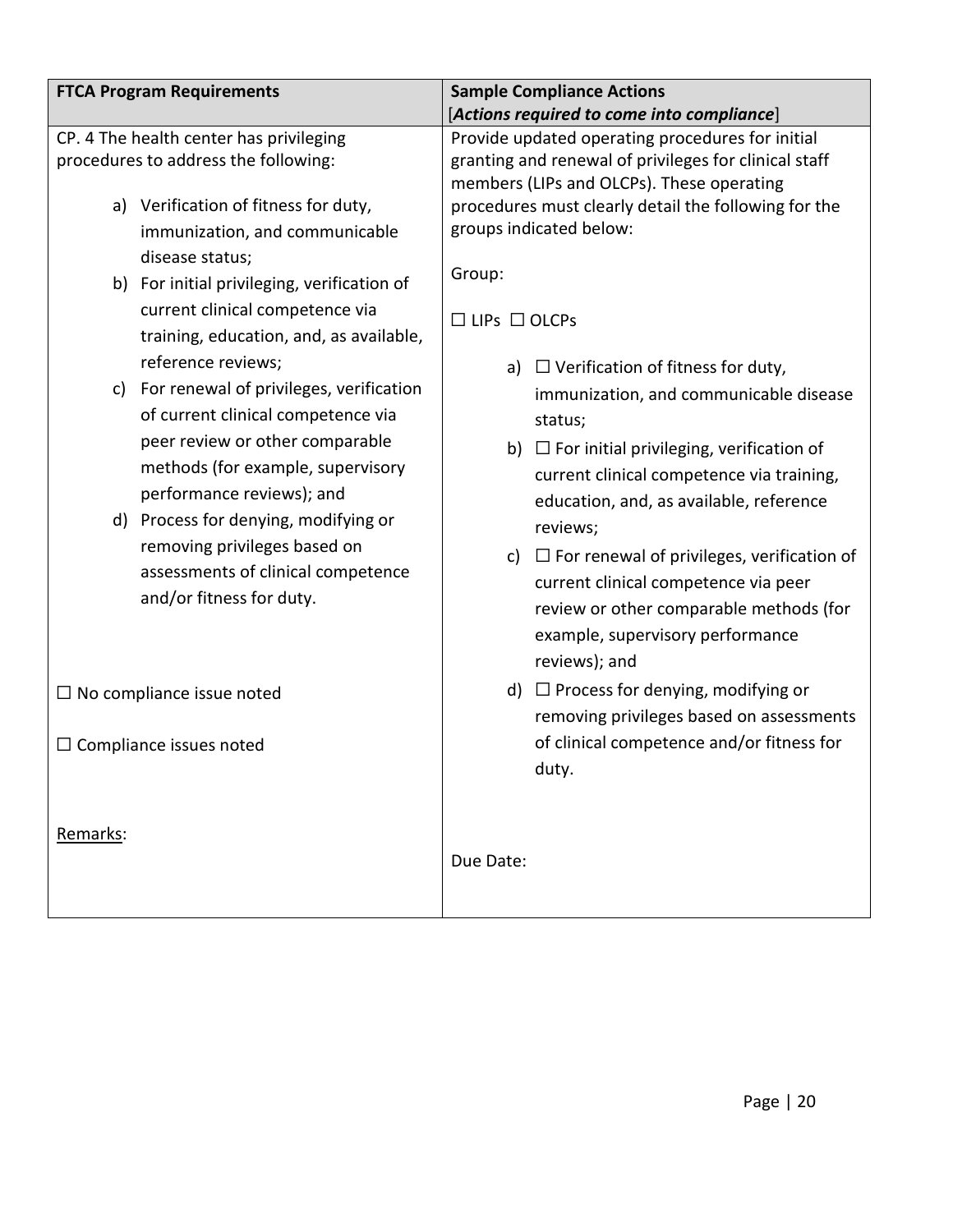| <b>FTCA Program Requirements</b>                                                                                                                                                                                                                                                                | <b>Sample Compliance Actions</b><br>[Actions required to come into compliance]                                                                                                                                        |
|-------------------------------------------------------------------------------------------------------------------------------------------------------------------------------------------------------------------------------------------------------------------------------------------------|-----------------------------------------------------------------------------------------------------------------------------------------------------------------------------------------------------------------------|
| CP. 5 The health center maintains files or records<br>for its clinical staff (for example, employees,<br>individual contractors, and volunteers) that<br>contain documentation of licensure,<br>credentialing verification, and applicable<br>privileges, consistent with operating procedures. | Health center must ensure all provider files and/or<br>records contain the appropriate documentation of<br>licensure, credentialing verification, and applicable<br>privileges, consistent with operating procedures. |
| $\Box$ No compliance issue noted                                                                                                                                                                                                                                                                |                                                                                                                                                                                                                       |
| Compliance issues noted<br>ப                                                                                                                                                                                                                                                                    | Due Date:                                                                                                                                                                                                             |
| Remarks:                                                                                                                                                                                                                                                                                        |                                                                                                                                                                                                                       |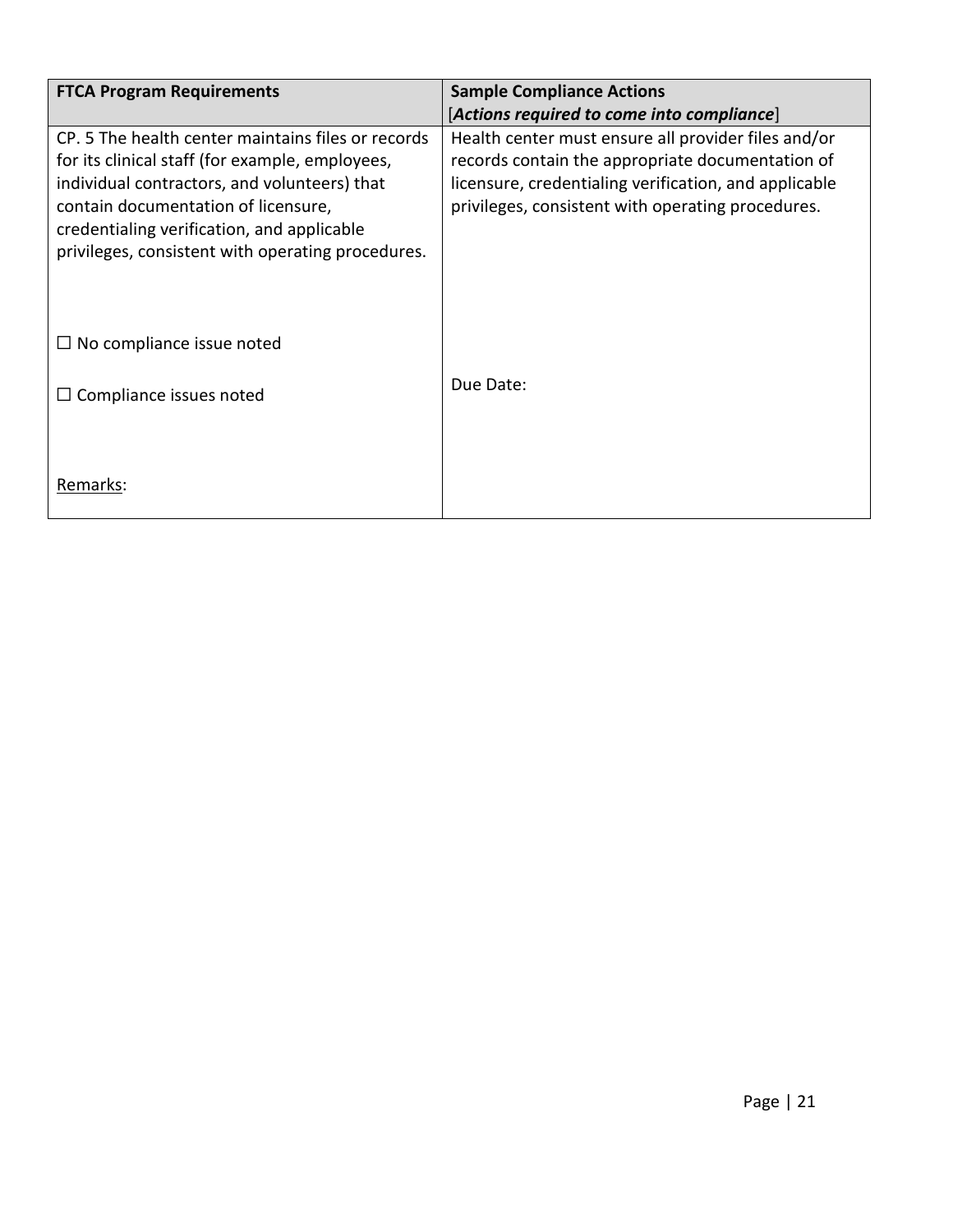| <b>FTCA Program Requirements</b>                                                                                                                                                                                                                                                                                                                                                                                                                                                                                                                                                                                                                            | <b>Sample Compliance Actions</b>                                                                                                                                                                                                                                                                                                                                                                                                                                                                                                                                                                                                                       |  |  |
|-------------------------------------------------------------------------------------------------------------------------------------------------------------------------------------------------------------------------------------------------------------------------------------------------------------------------------------------------------------------------------------------------------------------------------------------------------------------------------------------------------------------------------------------------------------------------------------------------------------------------------------------------------------|--------------------------------------------------------------------------------------------------------------------------------------------------------------------------------------------------------------------------------------------------------------------------------------------------------------------------------------------------------------------------------------------------------------------------------------------------------------------------------------------------------------------------------------------------------------------------------------------------------------------------------------------------------|--|--|
|                                                                                                                                                                                                                                                                                                                                                                                                                                                                                                                                                                                                                                                             | [Actions required to come into compliance]                                                                                                                                                                                                                                                                                                                                                                                                                                                                                                                                                                                                             |  |  |
| CP. 6 If the health center has contracts with<br>provider organizations (for example, group<br>practices, locum tenens staffing agencies,<br>training programs) or formal, written referral<br>agreements with other provider organizations<br>that provide services within its scope of project,<br>the health center has ensured that such<br>providers are:<br>a) Licensed, certified, or registered as<br>verified through a credentialing<br>process, in accordance with applicable<br>Federal, state, and local laws; and<br>b) Competent and fit to perform the<br>contracted or referred services, as<br>assessed through a privileging<br>process. | Provide contracts from your provider organizations<br>(for example, group practices, locum tenens staffing<br>agencies, training programs) or formal, written<br>referral agreements with provider organizations that<br>ensure and require the following:<br>$\Box$ A credentialing process for all licensed,<br>a)<br>certified, or registered providers in<br>accordance with applicable Federal, state,<br>and local laws; and<br>b) $\Box$ A process to verify that all licensed,<br>certified, or registered providers are<br>competent and fit to perform the<br>contracted or referred services, as<br>assessed through a privileging process. |  |  |
| $\Box$ No compliance issue noted<br>$\Box$ Compliance issues noted                                                                                                                                                                                                                                                                                                                                                                                                                                                                                                                                                                                          | Due Date:                                                                                                                                                                                                                                                                                                                                                                                                                                                                                                                                                                                                                                              |  |  |
| Remarks:                                                                                                                                                                                                                                                                                                                                                                                                                                                                                                                                                                                                                                                    |                                                                                                                                                                                                                                                                                                                                                                                                                                                                                                                                                                                                                                                        |  |  |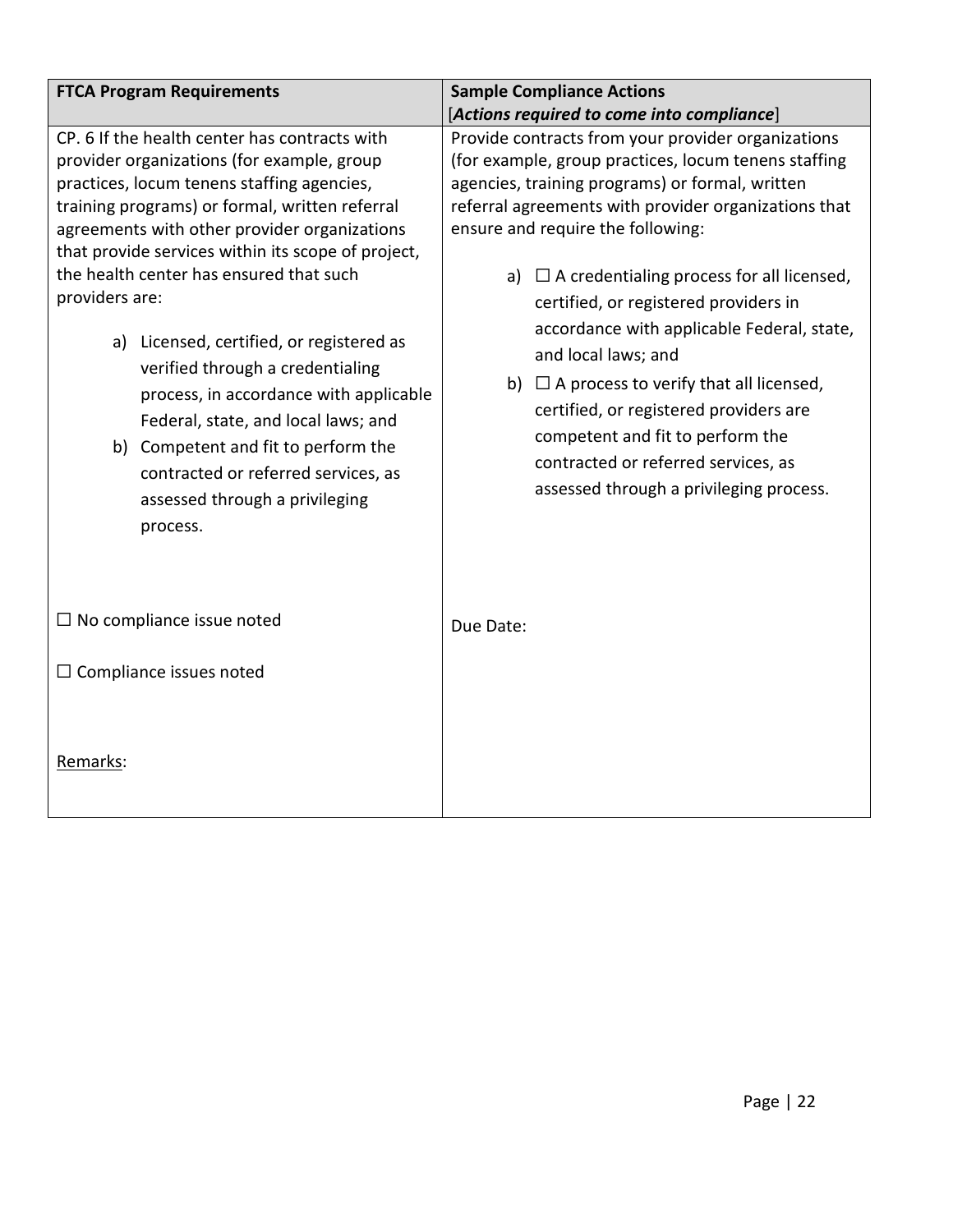| <b>FTCA Program Requirements</b>                                                                 | <b>Sample Compliance Actions</b>                                                               |  |
|--------------------------------------------------------------------------------------------------|------------------------------------------------------------------------------------------------|--|
|                                                                                                  | [Actions required to come into compliance]                                                     |  |
| <b>Risk Management</b>                                                                           |                                                                                                |  |
|                                                                                                  |                                                                                                |  |
| Authority-42 U.S.C 233(h)(1); Health Center Compliance Manual; PAL 2018-01 pg.10-14              |                                                                                                |  |
| RM. 1 The health center is implementing an                                                       | Provide ongoing documentation of your health care                                              |  |
| ongoing health care risk management program to<br>reduce the risk of adverse outcomes that could | risk management program to reduce the risk of<br>adverse outcomes that could result in medical |  |
| result in medical malpractice or other health or                                                 | malpractice or other health or health-related                                                  |  |
| health-related litigation and that requires the                                                  | litigation.                                                                                    |  |
| following:                                                                                       |                                                                                                |  |
|                                                                                                  | $\Box$ Policies and procedures for risk<br>a)                                                  |  |
| Risk management across the full range of<br>a)                                                   | management across the full range of                                                            |  |
| health center health care activities;                                                            | health center health care activities and risk                                                  |  |
| b) Health care risk management training for                                                      | management minutes or other                                                                    |  |
| health center staff;                                                                             | documentation that clearly indicates risk                                                      |  |
| Completion of quarterly risk management<br>c)                                                    | management is occurring within the health                                                      |  |
| assessments by the health center; and                                                            | center                                                                                         |  |
| Annual reporting to the health center<br>d)                                                      |                                                                                                |  |
| board which includes: completed risk                                                             | $\Box$ The health center risk management<br>b)                                                 |  |
| management activities; status of the                                                             | training plan for all levels of staff and                                                      |  |
| health center's performance relative to                                                          | other documentation that evidences risk                                                        |  |
| established risk management goals; and                                                           | management training within the health                                                          |  |
| proposed risk management activities that                                                         | center (Example: Training Sources, Sign-in                                                     |  |
| relate and/or respond to identified areas                                                        | sheets, registration forms, session                                                            |  |
| of high organizational risk.                                                                     | outlines); and                                                                                 |  |
|                                                                                                  | $\Box$ The most recent risk management<br>c)                                                   |  |
|                                                                                                  | report that was presented to the health                                                        |  |
|                                                                                                  | center board, and minutes that clearly                                                         |  |
| $\Box$ No compliance issue noted                                                                 | indicate the report was presented to the                                                       |  |
|                                                                                                  | health center board.                                                                           |  |
| $\Box$ Compliance issues noted                                                                   |                                                                                                |  |
|                                                                                                  |                                                                                                |  |
|                                                                                                  |                                                                                                |  |
|                                                                                                  |                                                                                                |  |
| Remarks:                                                                                         |                                                                                                |  |
|                                                                                                  | Due Date:                                                                                      |  |
|                                                                                                  |                                                                                                |  |
| RM. 2 The health center has risk management                                                      | Provide risk management procedures that address                                                |  |
| procedures that address the following areas for                                                  | the items listed below. Also, include any additional                                           |  |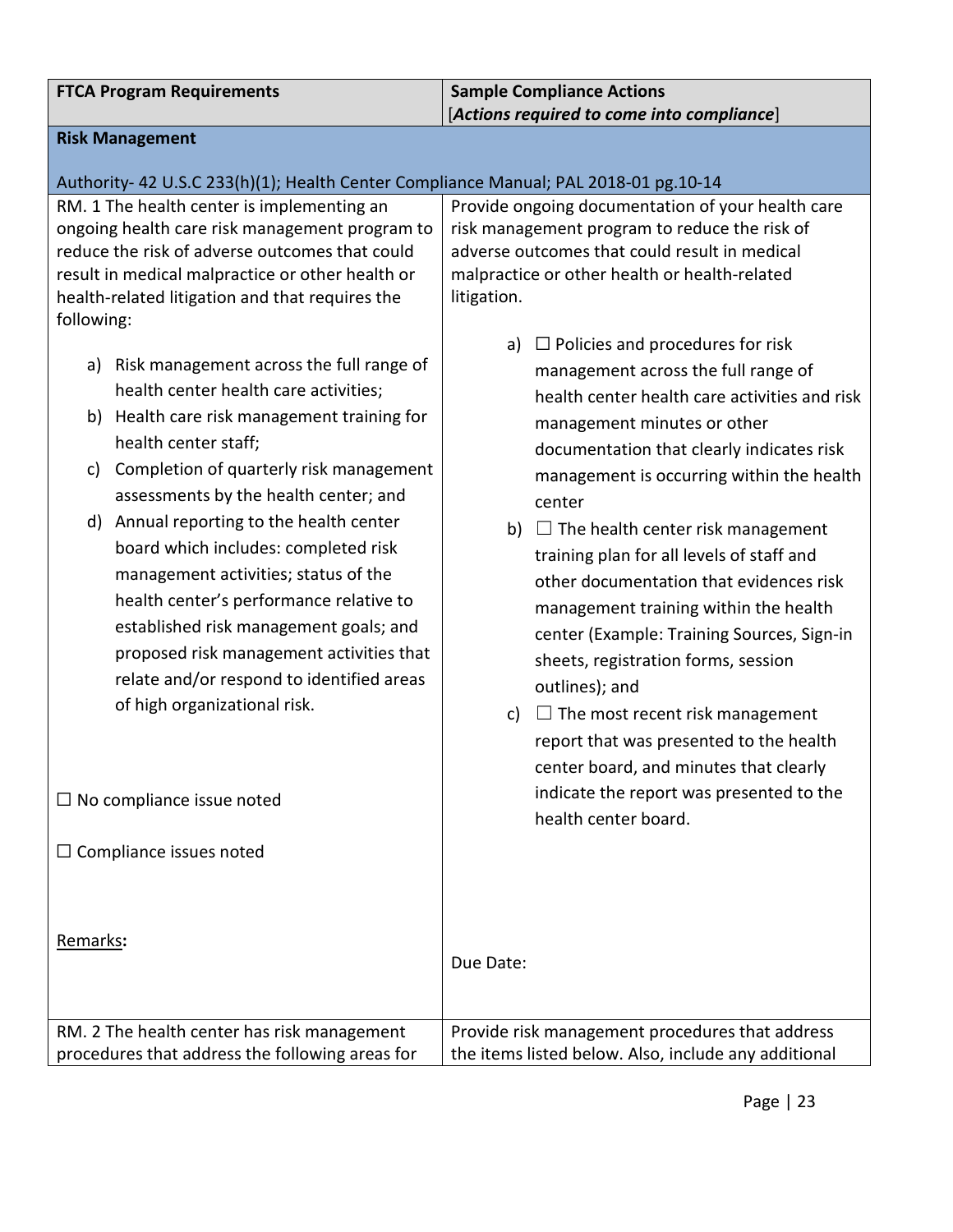| <b>FTCA Program Requirements</b>                                                                                                                                                                                  |                                                                                                                                                                                                                                                                                                                                                                                                                                                                                                                                                                                                                                                                                                                                                                                                                                                                                                |                                            | <b>Sample Compliance Actions</b>                                                                                                                                                                                                                                                                                                                                                                                                                                                                                                                                                                                                                                                                                                                                                                                                                                                                                                                                                                                                                                                                                |
|-------------------------------------------------------------------------------------------------------------------------------------------------------------------------------------------------------------------|------------------------------------------------------------------------------------------------------------------------------------------------------------------------------------------------------------------------------------------------------------------------------------------------------------------------------------------------------------------------------------------------------------------------------------------------------------------------------------------------------------------------------------------------------------------------------------------------------------------------------------------------------------------------------------------------------------------------------------------------------------------------------------------------------------------------------------------------------------------------------------------------|--------------------------------------------|-----------------------------------------------------------------------------------------------------------------------------------------------------------------------------------------------------------------------------------------------------------------------------------------------------------------------------------------------------------------------------------------------------------------------------------------------------------------------------------------------------------------------------------------------------------------------------------------------------------------------------------------------------------------------------------------------------------------------------------------------------------------------------------------------------------------------------------------------------------------------------------------------------------------------------------------------------------------------------------------------------------------------------------------------------------------------------------------------------------------|
|                                                                                                                                                                                                                   |                                                                                                                                                                                                                                                                                                                                                                                                                                                                                                                                                                                                                                                                                                                                                                                                                                                                                                | [Actions required to come into compliance] |                                                                                                                                                                                                                                                                                                                                                                                                                                                                                                                                                                                                                                                                                                                                                                                                                                                                                                                                                                                                                                                                                                                 |
| health center services and operations:                                                                                                                                                                            |                                                                                                                                                                                                                                                                                                                                                                                                                                                                                                                                                                                                                                                                                                                                                                                                                                                                                                |                                            | documents requested for each item.                                                                                                                                                                                                                                                                                                                                                                                                                                                                                                                                                                                                                                                                                                                                                                                                                                                                                                                                                                                                                                                                              |
| a)<br>Documenting, analyzing, and<br>b)<br>addressing clinically-related<br>complaints and "near misses"<br>patients, and other individuals;<br>C)<br>d)<br>e) Completing an annual risk<br>key management staff. | Identifying and mitigating the health<br>care areas/activities of highest risk<br>within the health center's HRSA-<br>approved scope of project, including<br>but not limited to tracking referrals,<br>diagnostics, and hospital admissions<br>ordered by health center providers;<br>reported by health center employees,<br>Setting and tracking progress related<br>to annual risk management goals;<br>Developing and implementing an<br>annual health care risk management<br>training plan for all staff members<br>based on identified areas/activities of<br>highest clinical risk for the health<br>center (including, but not limited to,<br>obstetrical procedures and infection<br>control) and any non-clinical trainings<br>appropriate for health center staff<br>(including HIPAA medical record<br>confidentiality requirements); and<br>management report for the board and | a)<br>b)<br>c)<br>d)<br>e)                 | $\Box$ Identifying and mitigating the health care<br>areas/activities of highest risk within the<br>health center's HRSA-approved scope of<br>project, including but not limited to tracking<br>referrals, diagnostics, and hospital admissions<br>ordered by health center providers;<br>$\Box$ Documenting, analyzing, and addressing<br>clinically-related complaints and "near misses"<br>reported by health center employees,<br>patients, and other individuals;<br>$\Box$ Setting and tracking progress related to<br>annual risk management goals;<br>$\Box$ Developing and implementing an annual<br>health care risk management training plan for<br>all staff members based on identified<br>areas/activities of highest clinical risk for the<br>health center (including, but not limited to,<br>obstetrical procedures and infection control)<br>and any non-clinical trainings appropriate for<br>health center staff (including HIPAA medical<br>record confidentiality requirements); and;<br>$\Box$ Completing an annual risk management<br>report for the board and key management<br>staff. |
| $\Box$ No compliance issue noted                                                                                                                                                                                  |                                                                                                                                                                                                                                                                                                                                                                                                                                                                                                                                                                                                                                                                                                                                                                                                                                                                                                | Due Date:                                  |                                                                                                                                                                                                                                                                                                                                                                                                                                                                                                                                                                                                                                                                                                                                                                                                                                                                                                                                                                                                                                                                                                                 |
| $\Box$ Compliance issues noted                                                                                                                                                                                    |                                                                                                                                                                                                                                                                                                                                                                                                                                                                                                                                                                                                                                                                                                                                                                                                                                                                                                |                                            |                                                                                                                                                                                                                                                                                                                                                                                                                                                                                                                                                                                                                                                                                                                                                                                                                                                                                                                                                                                                                                                                                                                 |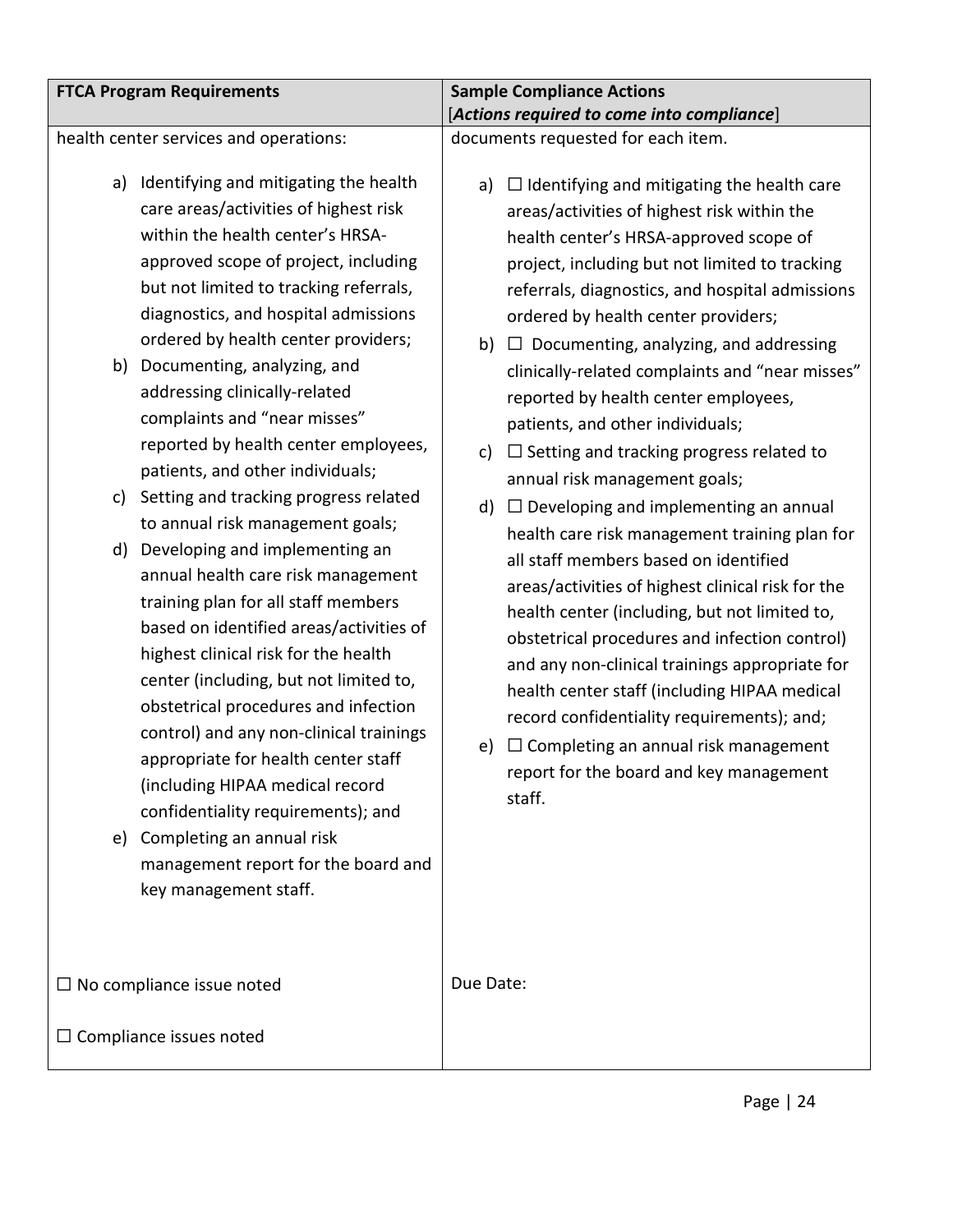| <b>FTCA Program Requirements</b>                                                                                                                                                                                                           | <b>Sample Compliance Actions</b><br>[Actions required to come into compliance]                                                                                                                                                                       |
|--------------------------------------------------------------------------------------------------------------------------------------------------------------------------------------------------------------------------------------------|------------------------------------------------------------------------------------------------------------------------------------------------------------------------------------------------------------------------------------------------------|
| Remarks:                                                                                                                                                                                                                                   |                                                                                                                                                                                                                                                      |
| RM. 3 The health center has designated an<br>individual(s) (for example, a risk manager) who<br>oversees and coordinates the health center's<br>health care risk management activities and<br>completes risk management training annually. | Provide the name of the individual(s) responsible for<br>the management of the health center's health care<br>risk management activities and risk management<br>training. Also, include position descriptions and job<br>agreements (if applicable). |
| $\Box$ No compliance issue noted                                                                                                                                                                                                           |                                                                                                                                                                                                                                                      |
| $\Box$ Compliance issues noted                                                                                                                                                                                                             | Due Date:                                                                                                                                                                                                                                            |
| Remarks:                                                                                                                                                                                                                                   |                                                                                                                                                                                                                                                      |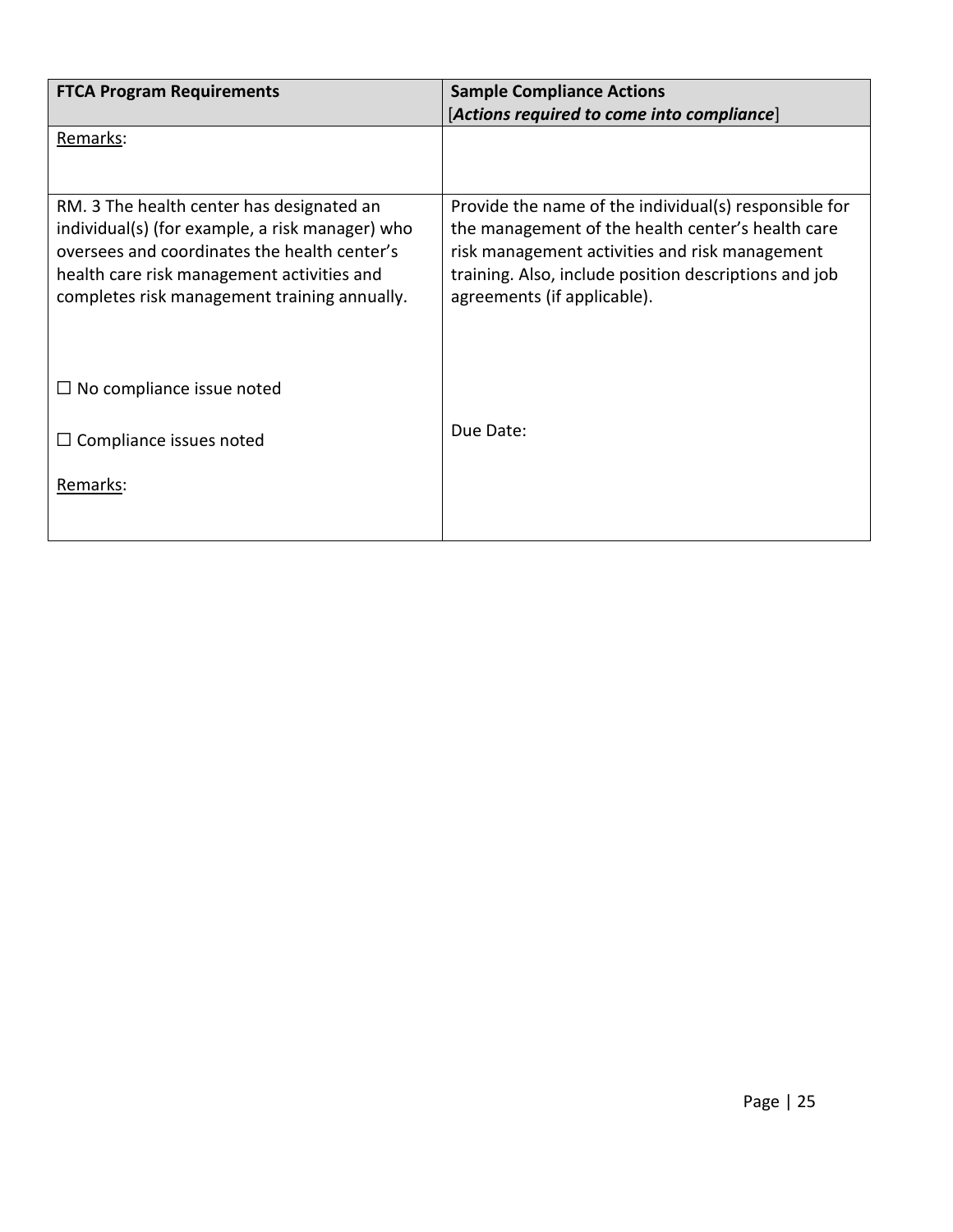| <b>FTCA Program Requirements</b>                                                    | <b>Sample Compliance Actions</b>                                                                |  |  |
|-------------------------------------------------------------------------------------|-------------------------------------------------------------------------------------------------|--|--|
|                                                                                     | [Actions required to come into compliance]                                                      |  |  |
| Quality Assurance and Quality Improvement (QI/QA)                                   |                                                                                                 |  |  |
| Authority-42 U.S.C 233(h)(1); Health Center Compliance Manual; PAL 2018-01 pg.15-18 |                                                                                                 |  |  |
| QM. 1 The health center has an ongoing quality                                      | Provide the following documentation:                                                            |  |  |
| improvement/assurance (QI/QA) system that                                           |                                                                                                 |  |  |
| includes clinical services and [clinical]                                           | Board-approved policy(ies) that establishes a<br>а.                                             |  |  |
| management and maintains the confidentiality of                                     | QI/QA program. This QI/QA program                                                               |  |  |
| patient records.                                                                    | addresses the following:                                                                        |  |  |
|                                                                                     | a. $\Box$ The quality and utilization of health                                                 |  |  |
| $\Box$ No compliance issue noted                                                    | center services;<br>b. $\Box$ Patient satisfaction and patient                                  |  |  |
|                                                                                     | grievance processes; and                                                                        |  |  |
| $\Box$ Compliance issues noted                                                      | c. $\Box$ Patient safety, including adverse                                                     |  |  |
|                                                                                     | events;                                                                                         |  |  |
|                                                                                     | b. $\Box$ Position description for the individual(s)                                            |  |  |
| Remarks:                                                                            | designated to oversee the QI/QA program                                                         |  |  |
|                                                                                     | established by board-approved policy(ies).<br>This individual's responsibilities would include, |  |  |
|                                                                                     | but would not be limited to, ensuring the                                                       |  |  |
|                                                                                     | implementation of QI/QA operating                                                               |  |  |
|                                                                                     | procedures and related assessments,                                                             |  |  |
|                                                                                     | monitoring QI/QA outcomes, and updating<br>QI/QA operating procedures.                          |  |  |
|                                                                                     | $\Box$ The most recent QI/QA report that has<br>$c_{\cdot}$                                     |  |  |
|                                                                                     | been provided to key management staff and                                                       |  |  |
|                                                                                     | to the governing board. and                                                                     |  |  |
|                                                                                     | $\Box$ Governing board minutes that document<br>d.                                              |  |  |
|                                                                                     | that the most recent QI/QA report was shared                                                    |  |  |
|                                                                                     | with and discussed by the governing board to<br>support decision-making and oversight           |  |  |
|                                                                                     | regarding the provision of health center                                                        |  |  |
|                                                                                     | services.                                                                                       |  |  |
|                                                                                     |                                                                                                 |  |  |
|                                                                                     |                                                                                                 |  |  |
|                                                                                     |                                                                                                 |  |  |
|                                                                                     | Due Date:                                                                                       |  |  |
| QM. 2 The health center's ongoing QI/QA system                                      | Provide the following documentation:                                                            |  |  |
| provides the following:                                                             |                                                                                                 |  |  |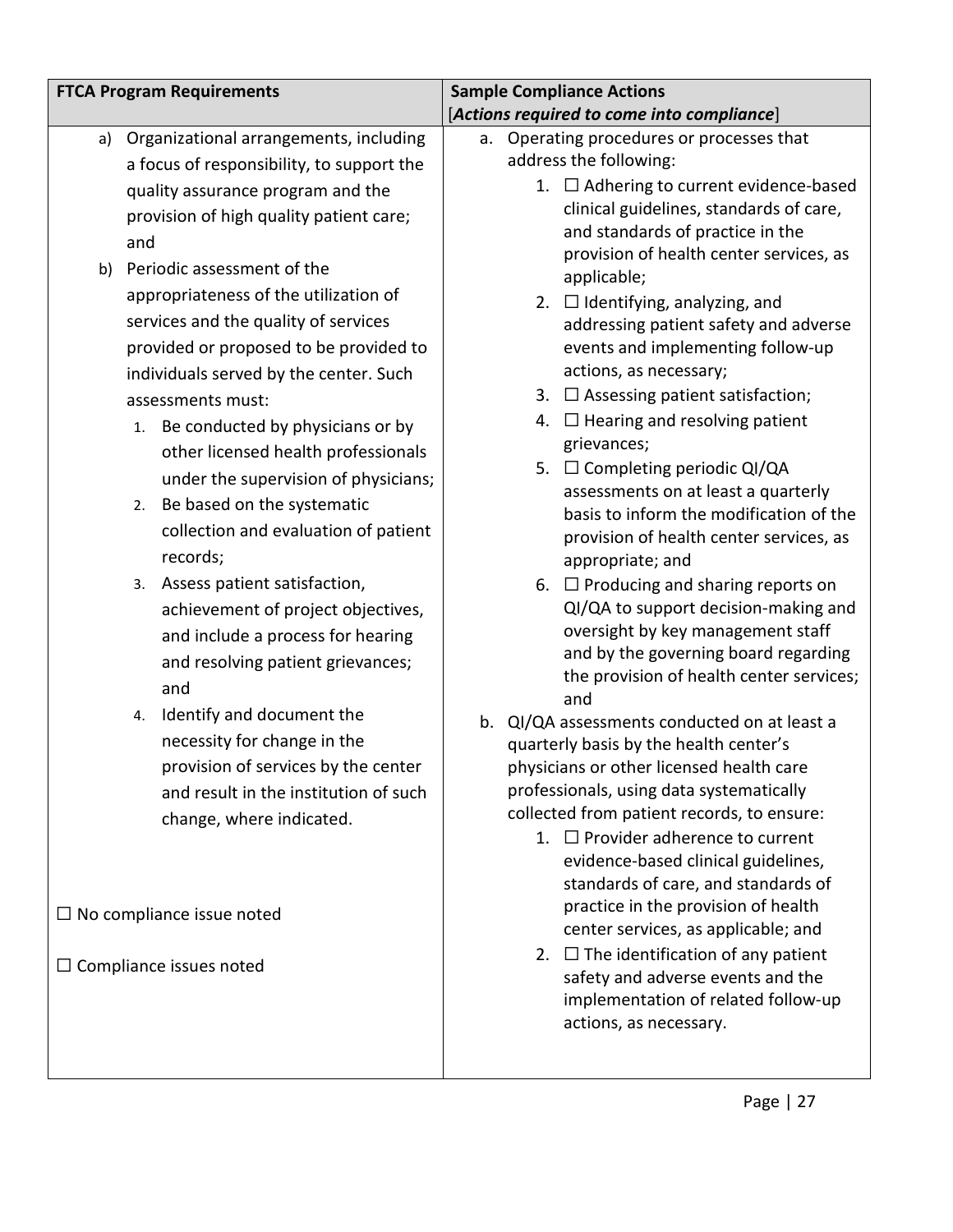| <b>FTCA Program Requirements</b>                                                                                                                                                                                                                                                                                                                                                                                                                                                                                                                                                                                                   | <b>Sample Compliance Actions</b>                                                                                                                                                                                                                                                                                                                                                                                                                                                                                                                                                                                                                                                           |
|------------------------------------------------------------------------------------------------------------------------------------------------------------------------------------------------------------------------------------------------------------------------------------------------------------------------------------------------------------------------------------------------------------------------------------------------------------------------------------------------------------------------------------------------------------------------------------------------------------------------------------|--------------------------------------------------------------------------------------------------------------------------------------------------------------------------------------------------------------------------------------------------------------------------------------------------------------------------------------------------------------------------------------------------------------------------------------------------------------------------------------------------------------------------------------------------------------------------------------------------------------------------------------------------------------------------------------------|
|                                                                                                                                                                                                                                                                                                                                                                                                                                                                                                                                                                                                                                    | [Actions required to come into compliance]                                                                                                                                                                                                                                                                                                                                                                                                                                                                                                                                                                                                                                                 |
| Remarks:                                                                                                                                                                                                                                                                                                                                                                                                                                                                                                                                                                                                                           | Due Date:                                                                                                                                                                                                                                                                                                                                                                                                                                                                                                                                                                                                                                                                                  |
|                                                                                                                                                                                                                                                                                                                                                                                                                                                                                                                                                                                                                                    |                                                                                                                                                                                                                                                                                                                                                                                                                                                                                                                                                                                                                                                                                            |
| QM. 3 The health center maintains the<br>confidentiality of patient records, including all<br>information as to personal facts and<br>circumstances obtained by the health center staff<br>about recipients of services. Specifically, the<br>health center must not divulge such information<br>without the individual's consent except as may<br>be required by law or as may be necessary to<br>provide service to the individual or to provide for<br>medical audits by the Secretary of HHS or his/her<br>designee with appropriate safeguards for<br>confidentiality of patient records.<br>$\Box$ No compliance issue noted | Provide the following documentation:<br>$\Box$ Operating procedures on maintaining a<br>а.<br>retrievable health record (for example, the<br>health center has implemented a certified<br>Electronic Health Record (EHR)) for each<br>patient, the format and content of which is<br>consistent with both Federal and state laws<br>and requirements; and<br>b. $\Box$ Operating procedures on implemented<br>systems (for example, certified EHRs and<br>corresponding standard operating<br>procedures) for protecting the confidentiality<br>of patient information and safeguarding this<br>information against loss, destruction, or<br>unauthorized use, consistent with Federal and |
| $\Box$ Compliance issues noted                                                                                                                                                                                                                                                                                                                                                                                                                                                                                                                                                                                                     | state requirements.<br>Due Date:                                                                                                                                                                                                                                                                                                                                                                                                                                                                                                                                                                                                                                                           |
| Remarks:                                                                                                                                                                                                                                                                                                                                                                                                                                                                                                                                                                                                                           |                                                                                                                                                                                                                                                                                                                                                                                                                                                                                                                                                                                                                                                                                            |
|                                                                                                                                                                                                                                                                                                                                                                                                                                                                                                                                                                                                                                    |                                                                                                                                                                                                                                                                                                                                                                                                                                                                                                                                                                                                                                                                                            |
| <b>Claims Management</b>                                                                                                                                                                                                                                                                                                                                                                                                                                                                                                                                                                                                           |                                                                                                                                                                                                                                                                                                                                                                                                                                                                                                                                                                                                                                                                                            |
| Authority- 42 U.S.C 233(h)(1); Health Center Compliance Manual; PAL 2018-01 pg.22-24                                                                                                                                                                                                                                                                                                                                                                                                                                                                                                                                               |                                                                                                                                                                                                                                                                                                                                                                                                                                                                                                                                                                                                                                                                                            |
| CM. 1 The health center has a claims<br>management process for addressing any<br>potential or actual health or health-related<br>claims, including medical malpractice claims, that<br>may be eligible for FTCA coverage. In addition,<br>this process ensures:                                                                                                                                                                                                                                                                                                                                                                    | Provide claims management document(s) that details<br>a process for addressing potential or actual medical<br>malpractice claims that may be eligible for FTCA<br>coverage. The policies must detail and ensure the<br>following:                                                                                                                                                                                                                                                                                                                                                                                                                                                          |
|                                                                                                                                                                                                                                                                                                                                                                                                                                                                                                                                                                                                                                    | $\Box$ The preservation of all health center<br>a)                                                                                                                                                                                                                                                                                                                                                                                                                                                                                                                                                                                                                                         |
| The preservation of all health center<br>a)<br>documentation related to any actual<br>or potential claim or complaint (for<br>example, medical records and                                                                                                                                                                                                                                                                                                                                                                                                                                                                         | documentation related to any actual or<br>potential claim or complaint (for example,<br>medical records and associated laboratory                                                                                                                                                                                                                                                                                                                                                                                                                                                                                                                                                          |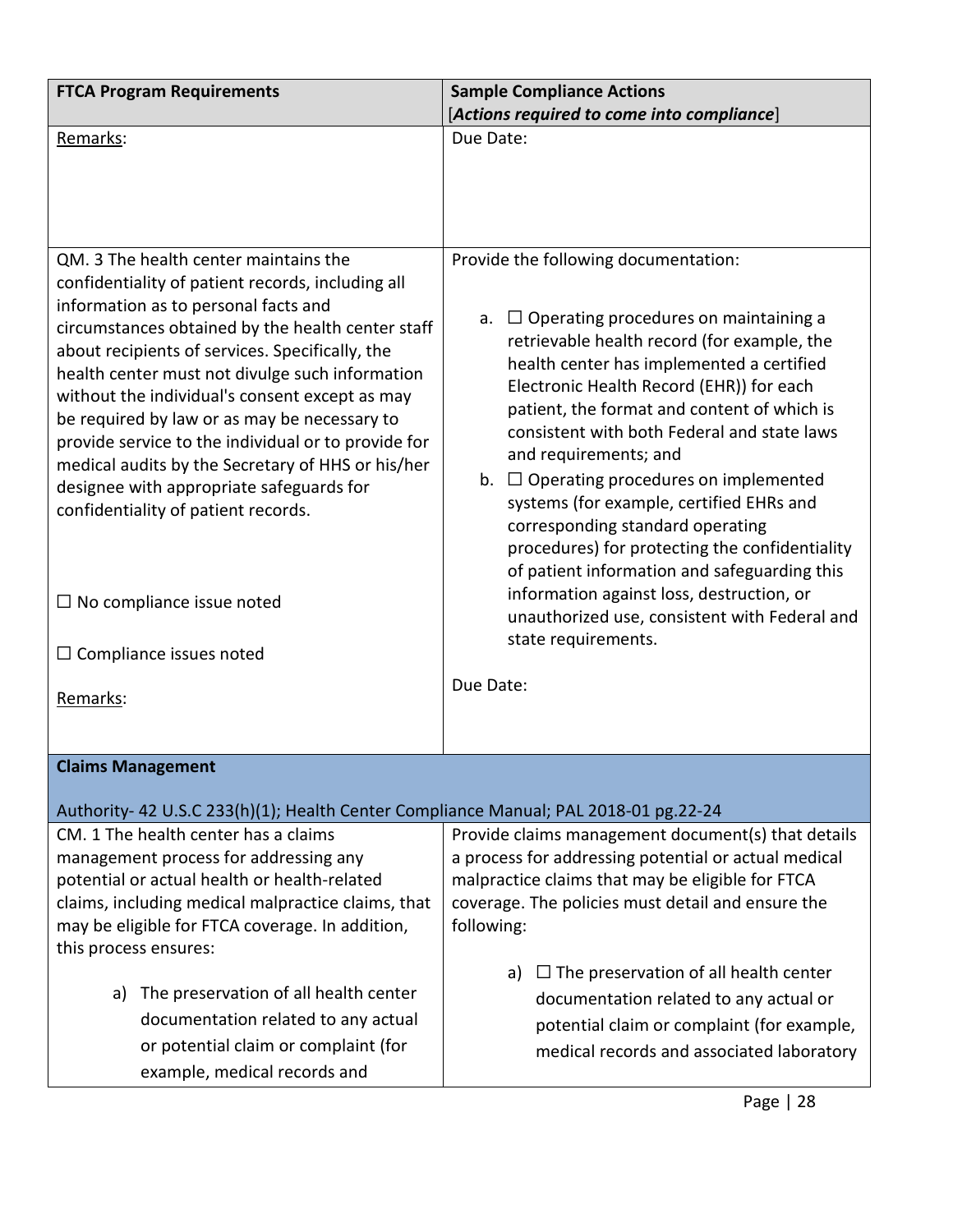|          | <b>FTCA Program Requirements</b>                                                                                                                                                                                                                                                                                                                                                                                                                                                                                |           | <b>Sample Compliance Actions</b>                                                                                                                                                                                                                                                                                                                                                                                                                                                           |
|----------|-----------------------------------------------------------------------------------------------------------------------------------------------------------------------------------------------------------------------------------------------------------------------------------------------------------------------------------------------------------------------------------------------------------------------------------------------------------------------------------------------------------------|-----------|--------------------------------------------------------------------------------------------------------------------------------------------------------------------------------------------------------------------------------------------------------------------------------------------------------------------------------------------------------------------------------------------------------------------------------------------------------------------------------------------|
|          |                                                                                                                                                                                                                                                                                                                                                                                                                                                                                                                 |           | [Actions required to come into compliance]                                                                                                                                                                                                                                                                                                                                                                                                                                                 |
|          | associated laboratory and x-ray<br>results, billing records, employment<br>records of all involved clinical<br>providers, clinic operating<br>procedures); and<br>b) Any service-of-process/summons that<br>the health center or its provider(s)<br>receives relating to any alleged claim<br>or complaint is promptly sent to the<br>HHS, Office of the General Counsel,<br>General Law Division, per the process<br>prescribed by HHS and as further<br>described in the FTCA Health Center<br>Policy Manual. |           | and x-ray results, billing records,<br>employment records of all involved clinical<br>providers, clinic operating procedures);<br>and<br>b) $\Box$ Any service-of-process/summons that<br>the health center or its provider(s)<br>receives relating to any alleged claim or<br>complaint is promptly sent to the HHS,<br>Office of the General Counsel, General<br>Law Division, per the process prescribed<br>by HHS and as further described in the<br>FTCA Health Center Policy Manual. |
|          | $\Box$ No compliance issue noted                                                                                                                                                                                                                                                                                                                                                                                                                                                                                | Due Date: |                                                                                                                                                                                                                                                                                                                                                                                                                                                                                            |
|          | $\Box$ Compliance issues noted                                                                                                                                                                                                                                                                                                                                                                                                                                                                                  |           |                                                                                                                                                                                                                                                                                                                                                                                                                                                                                            |
| Remarks: |                                                                                                                                                                                                                                                                                                                                                                                                                                                                                                                 |           |                                                                                                                                                                                                                                                                                                                                                                                                                                                                                            |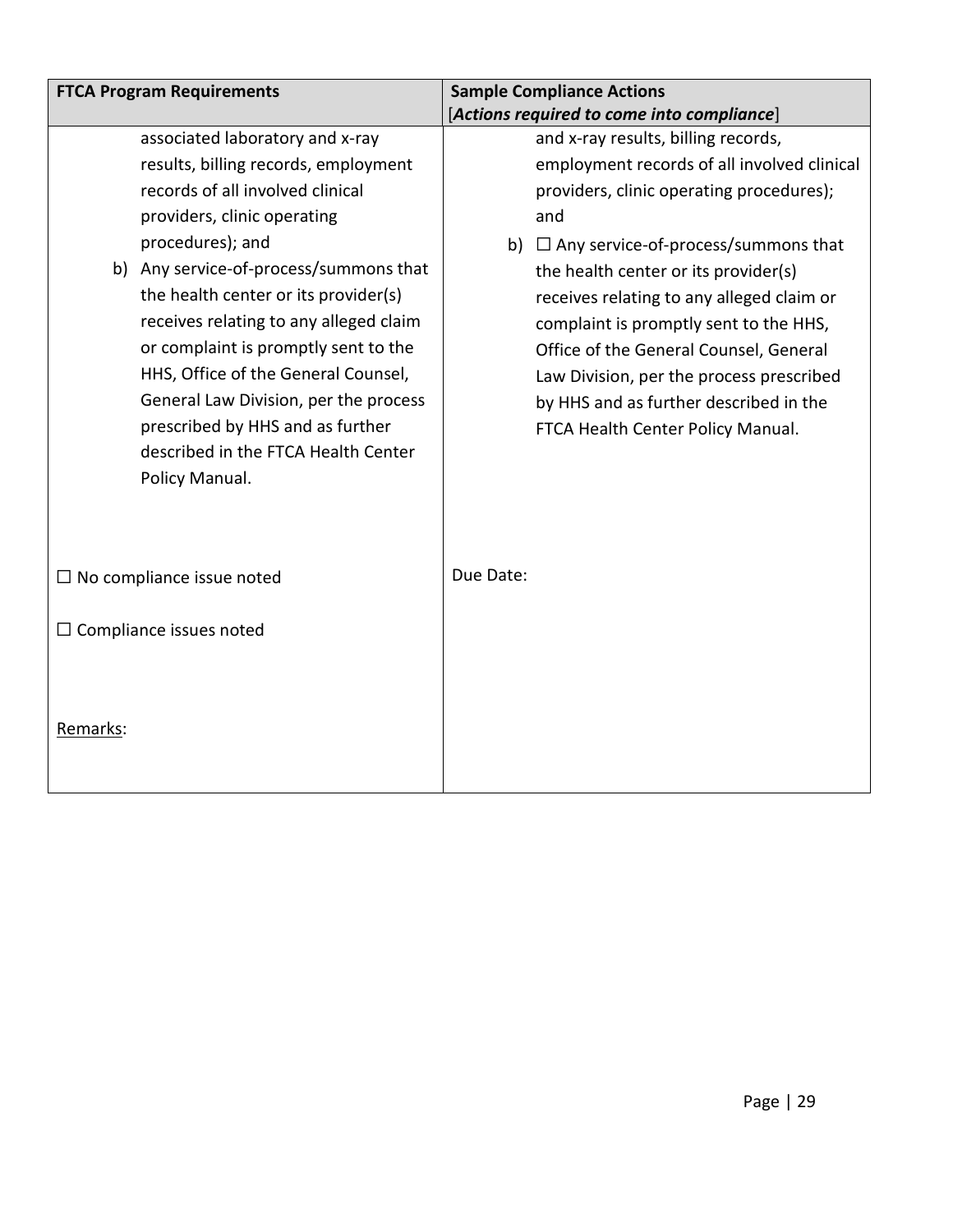| <b>FTCA Program Requirements</b>                                                                                                                                                                                                                              | <b>Sample Compliance Actions</b>                                                                                                                                                                                     |
|---------------------------------------------------------------------------------------------------------------------------------------------------------------------------------------------------------------------------------------------------------------|----------------------------------------------------------------------------------------------------------------------------------------------------------------------------------------------------------------------|
|                                                                                                                                                                                                                                                               | [Actions required to come into compliance]                                                                                                                                                                           |
| CM. 2 The health center has designated<br>individual(s) who is responsible for the<br>management and processing of claims-related<br>activities and serves as the claims point of<br>contact.                                                                 | Provide the name of the individual(s) responsible for<br>the management and processing of medical<br>malpractice claims-related activities and relevant<br>position description documents and/or job<br>agreement.   |
| $\Box$ No compliance issue noted                                                                                                                                                                                                                              | Due Date:                                                                                                                                                                                                            |
| $\Box$ Compliance issues noted                                                                                                                                                                                                                                |                                                                                                                                                                                                                      |
| Remarks:                                                                                                                                                                                                                                                      |                                                                                                                                                                                                                      |
| CM. 3 The health center informs patients using<br>plain language that it is a deemed Federal Public<br>Health Service (PHS) employee via its website,<br>promotional materials, and/or within an area(s)<br>of the health center that is visible to patients. | Provide pictures, materials, website links, and/or<br>documentation that clearly demonstrates the health<br>center has informed patients using plain language the<br>health center is a deemed Federal PHS employee. |
| $\Box$ No compliance issue noted                                                                                                                                                                                                                              |                                                                                                                                                                                                                      |
| $\Box$ Compliance issues noted                                                                                                                                                                                                                                | Due Date:                                                                                                                                                                                                            |
| Remarks:                                                                                                                                                                                                                                                      |                                                                                                                                                                                                                      |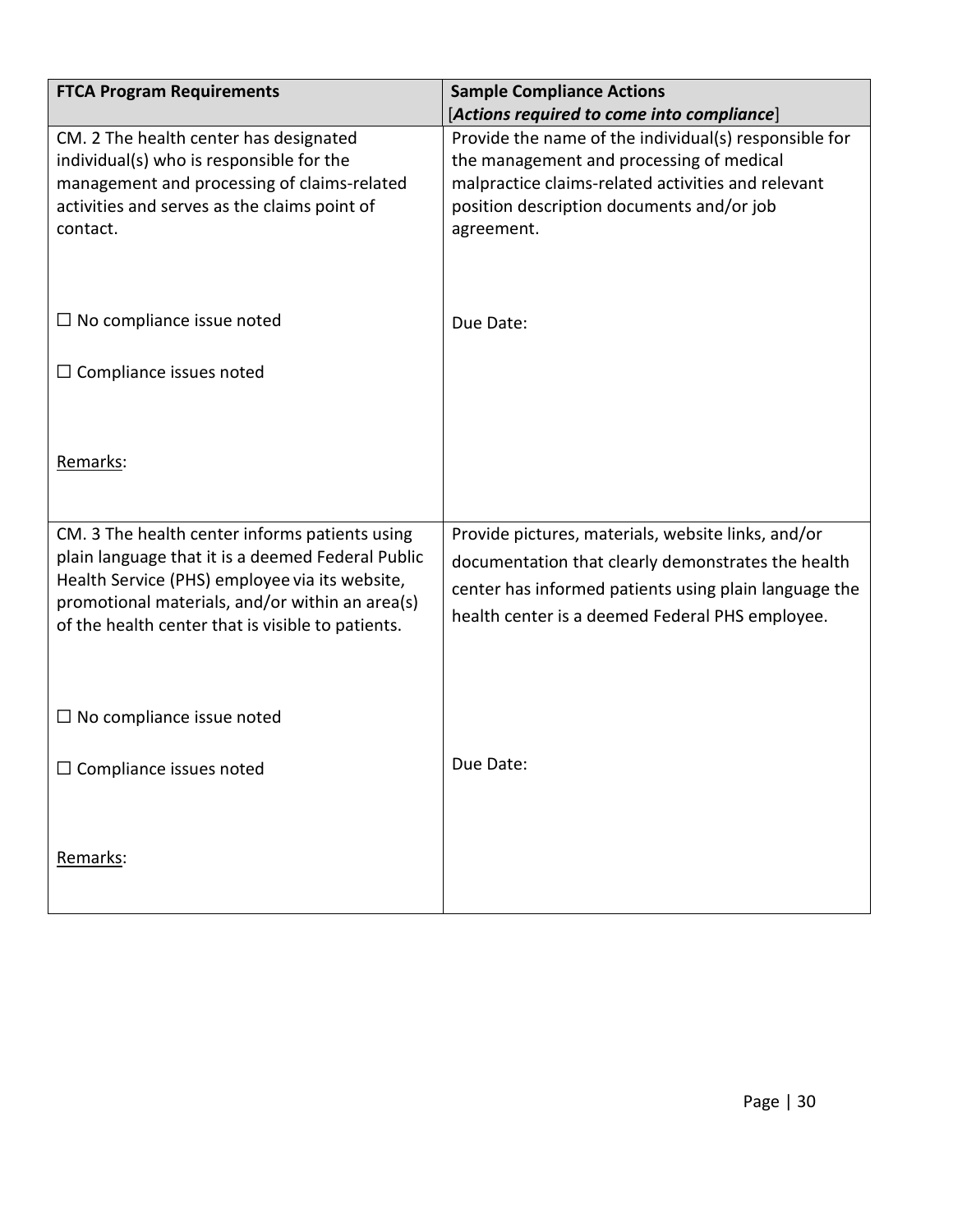| <b>FTCA Program Requirements</b>                                                                                                                                                                                                                                                                                                                                     | <b>Sample Compliance Actions</b>                                                                                                                                                                                                                                                                                                                                                                                                                                                                                                                                                                                                                                                                                                                                                                                                                                                                                                                                   |
|----------------------------------------------------------------------------------------------------------------------------------------------------------------------------------------------------------------------------------------------------------------------------------------------------------------------------------------------------------------------|--------------------------------------------------------------------------------------------------------------------------------------------------------------------------------------------------------------------------------------------------------------------------------------------------------------------------------------------------------------------------------------------------------------------------------------------------------------------------------------------------------------------------------------------------------------------------------------------------------------------------------------------------------------------------------------------------------------------------------------------------------------------------------------------------------------------------------------------------------------------------------------------------------------------------------------------------------------------|
| CM. 4 If a history of claims under the FTCA exists,<br>the health center has:<br>a) Cooperated with the Attorney<br>General, as further described in the<br>FTCA Health Center Policy Manual;<br>and<br>b) Implemented steps to mitigate the<br>risk of such claims in the future.<br>$\Box$ No compliance issue noted<br>$\Box$ Compliance issues noted<br>Remarks: | [Actions required to come into compliance]<br>Provide the following:<br>$\Box$ A detailed action plan that outlines how the<br>1.<br>health center will ensure cooperation with<br>relevant HHS offices and the Attorney General<br>in the defense of all eligible FTCA Claims, and<br>2. $\Box$ A statement signed by the Chair of the<br>Health Center governing board acknowledging<br>that that a failure to not cooperate with the<br>U.S. Department of Health and Human<br>Services and or the Attorney General in the<br>defense of eligible FTCA claims may and can<br>result in the denial of future FTCA Deeming<br>applications.<br>3. $\Box$ Submit a plan for each FTCA claim noted<br>that details what actions the health center has<br>taken or will take to mitigate the risk of such<br>claims in the future. The document should<br>clearly indicate how this plan will be<br>implemented prior to the next deeming<br>application submission. |
|                                                                                                                                                                                                                                                                                                                                                                      | Due Date:                                                                                                                                                                                                                                                                                                                                                                                                                                                                                                                                                                                                                                                                                                                                                                                                                                                                                                                                                          |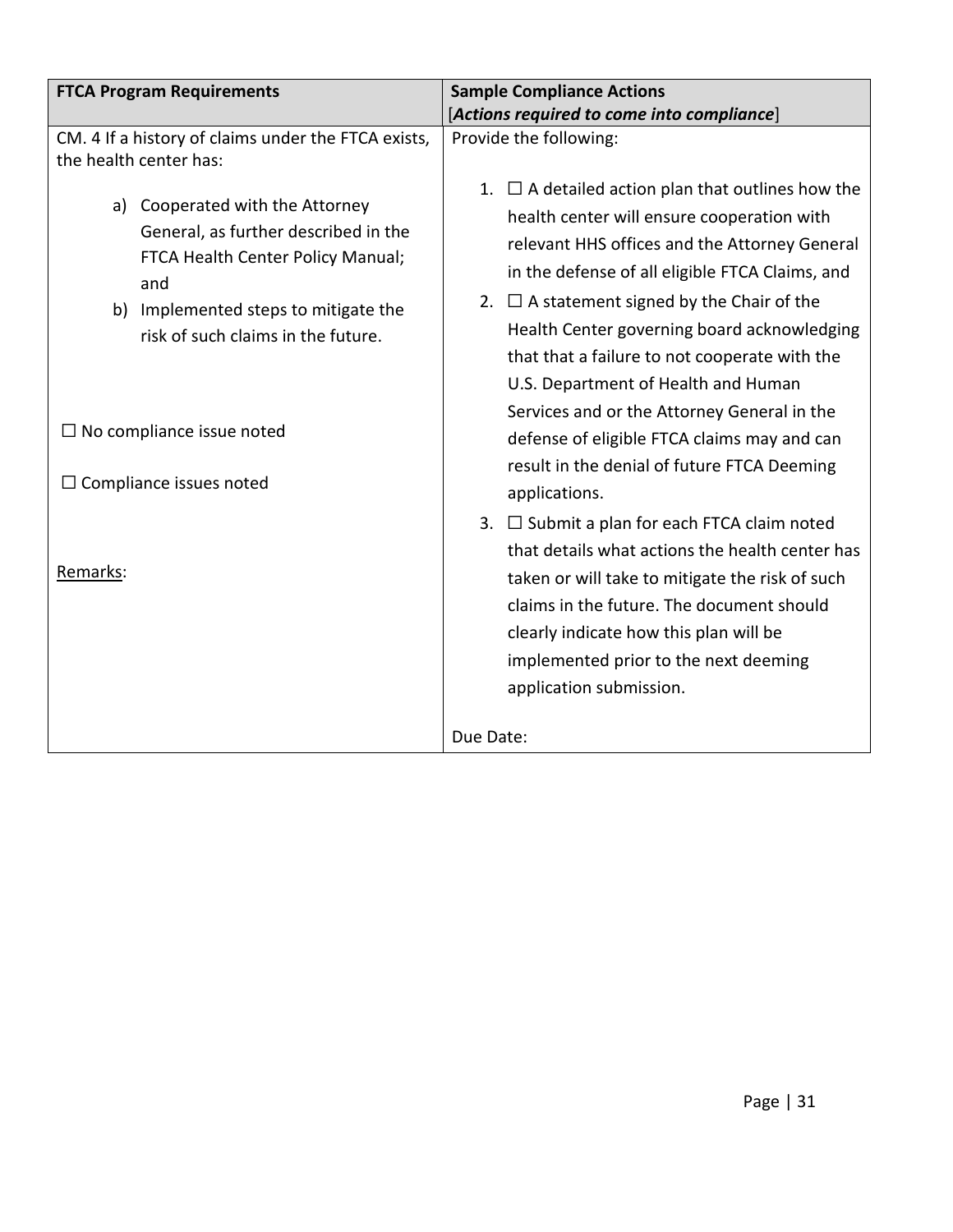## <span id="page-31-0"></span>**Section IV - Resources**

If your organization is a Federally Qualified Health Center, please email [Clinical\\_RM\\_Program@ecri.org](mailto:Clinical_RM_Program@ecri.org) to request access to ECRI Clinical Risk Management resources. A sample of the tools and resources available through ECRI are listed below. Please visit [www.ecri.org](http://www.ecri.org/) or call 610-825-6000 ext. 5891 for more information.

#### **Credentialing and Privileging and Peer Review Tools and Resources**

- Credentialing Toolkit (includes sample credentialing policies, step-by-step processes, credentialing application packet and flowcharts, and more): [www.ecri.org/components/HRSA/Pages/CredentialingToolkit.aspx](http://www.ecri.org/components/HRSA/Pages/CredentialingToolkit.aspx)
- Credentialing and Privileging Guide for Health Centers: <https://www.ecri.org/components/HRSA/Documents/CredentialingandPrivilegingGuide.pdf>
- Get Safe: Back to Basics: Effective Credentialing: [www.ecri.org/components/HRSA/Pages/GetSafe\\_113016.aspx](http://www.ecri.org/components/HRSA/Pages/GetSafe_113016.aspx)
- Get Safe: Credentialing and Privileging Non-Physician Providers and Clinical Staff: [www.ecri.org/Components/HRSA/Pages/GetSafe\\_042114.aspx](http://www.ecri.org/Components/HRSA/Pages/GetSafe_042114.aspx)
- Get Safe: Assessing Clinical Competence: [www.ecri.org/Components/HRSA/Pages/GetSafe\\_123113.aspx](http://www.ecri.org/Components/HRSA/Pages/GetSafe_123113.aspx)
- Get Safe: Peer Review Improves Patient Safety and Quality of Care: [www.ecri.org/Components/HRSA/Pages/GetSafe091412.aspx](http://www.ecri.org/Components/HRSA/Pages/GetSafe_091412.aspx)
- Get Safe: Effective Processes for Granting Clinical Privileges: [www.ecri.org/Components/HRSA/Pages/GetSafe102612.aspx](http://www.ecri.org/Components/HRSA/Pages/GetSafe_102612.aspx)

#### **Risk Management Tools and Resources**

- Risk Management Toolkit (includes sample plan, checklists, dashboard, risk management training tools, risk assessment tools, and more): [www.ecri.org/Components/HRSA/Pages/RMToolkit.aspx](http://www.ecri.org/Components/HRSA/Pages/RMToolkit.aspx)
- Test Tracking and Follow-Up Toolkit (includes sample policy, logs, and more): [www.ecri.org/Components/HRSA/Pages/TestTrackToolkit.aspx](http://www.ecri.org/Components/HRSA/Pages/TestTrackToolkit.aspx)
- Ambulatory Care Risk Management Certificate Program: [www.ecri.org/Components/HRSA/Pages/rmbasics.aspx](http://www.ecri.org/Components/HRSA/Pages/rmbasics.aspx)
- E-Learn Courses for Continuing Education Credit: [www.ecri.org/Components/HRSA/Pages/eLearn.aspx](http://www.ecri.org/Components/HRSA/Pages/eLearn.aspx)
- Get Safe: Developing a Risk Management Training Program: [www.ecri.org/Components/HRSA/Pages/GetSafe\\_042815.aspx](http://www.ecri.org/Components/HRSA/Pages/GetSafe_042815.aspx)
- Get Safe: Handling Patient Complaints: Feedback for Quality Improvement: [www.ecri.org/Components/HRSA/Pages/GetSafe\\_082616.aspx](http://www.ecri.org/Components/HRSA/Pages/GetSafe_082616.aspx)
- Practice Alert: Conducting Risk Assessments: A Checklist: [www.ecri.org/Components/HRSA/Pages/PracticeAlerts033018.aspx](http://www.ecri.org/Components/HRSA/Pages/PracticeAlerts033018.aspx)